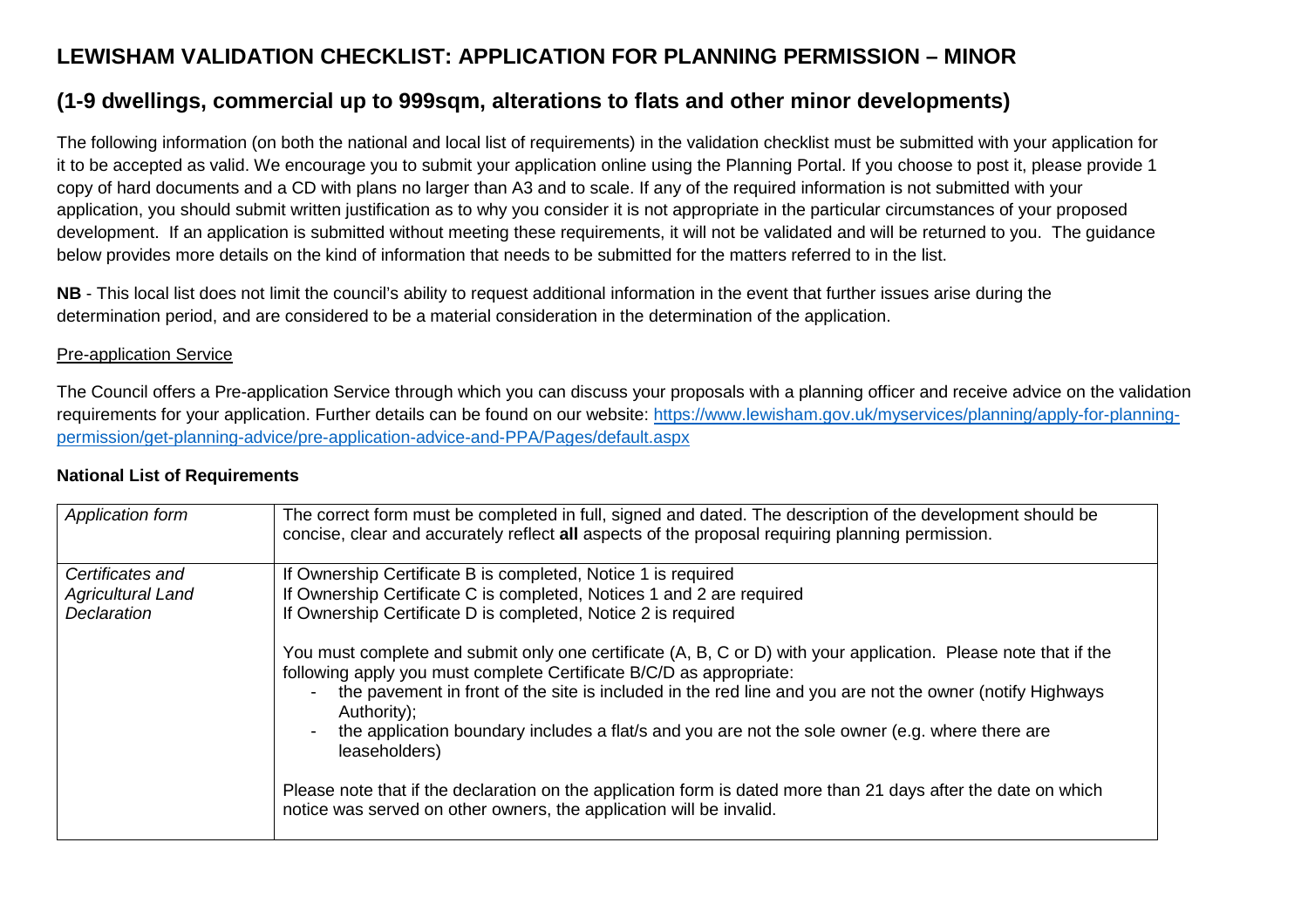|                                                                    | Guidance on how to fill out these forms can be found at the Planning Portal web site www.planningportal.gov.uk                                                                                                                                                                                                                                                                                                                                                                                                                                                                                                                                                                                                                                                                                                                                                                                                                                                                                                                                                                                                                                                                                                                                                                                                                                                                                                                                                                                                                                                                                                                                                                                                                                                                                                                                                                                                                                                                                                                                                                                                                                  |
|--------------------------------------------------------------------|-------------------------------------------------------------------------------------------------------------------------------------------------------------------------------------------------------------------------------------------------------------------------------------------------------------------------------------------------------------------------------------------------------------------------------------------------------------------------------------------------------------------------------------------------------------------------------------------------------------------------------------------------------------------------------------------------------------------------------------------------------------------------------------------------------------------------------------------------------------------------------------------------------------------------------------------------------------------------------------------------------------------------------------------------------------------------------------------------------------------------------------------------------------------------------------------------------------------------------------------------------------------------------------------------------------------------------------------------------------------------------------------------------------------------------------------------------------------------------------------------------------------------------------------------------------------------------------------------------------------------------------------------------------------------------------------------------------------------------------------------------------------------------------------------------------------------------------------------------------------------------------------------------------------------------------------------------------------------------------------------------------------------------------------------------------------------------------------------------------------------------------------------|
| Site location plan<br>$\bullet$                                    | The site location plan must:<br>be at a scale of 1:1250 or 1:2500 (or larger if appropriate)<br>show sufficient roads and buildings adjacent to the application site to identify it exactly<br>show the direction of North<br>show the boundaries of the application site edged in red (including sufficient land to carry out the<br>development i.e. access, landscaping, visibility splays and parking)<br>show any other land within the applicant's control edged in blue                                                                                                                                                                                                                                                                                                                                                                                                                                                                                                                                                                                                                                                                                                                                                                                                                                                                                                                                                                                                                                                                                                                                                                                                                                                                                                                                                                                                                                                                                                                                                                                                                                                                  |
| Plans and drawings<br>necessary to describe the<br>proposed scheme | Minimum requirements:<br>Block Plans: existing and proposed at 1:500 scale<br>Floor Plans: existing and proposed, including roof plans, at 1:50 or 1:100 scale<br>Elevations: existing and proposed at 1:50 or 1:100 scale<br>Sections: showing finished floor and site levels at 1:50 or 1:100 scale<br>Street elevations: showing proposal in relation to streetscene at 1:50 or 1:100<br>Site sections: showing the proposal in relation to adjoining buildings and spaces<br>Landscape plan: showing the treatment of all spaces within the site not covered by buildings<br>Applications for the alteration or installation of a shopfront to a building within a conservation area or a listed<br>building:<br>elevation and section plan of the shopfront at a scale of 1:10<br>joinery details at a scale of 1:5<br>General plan requirements<br>All submitted plans and drawings must:<br>- include a title and drawing number (with the relevant revision number as necessary)<br>- show the direction of north<br>- be drawn to an identified metric scale (e.g. 1:50, 1:100, 1:200)<br>- include key written dimensions and a scale bar showing a length of 1 metre and 10 metres<br>- state at which paper size the scale applies e.g. scale 1:200 at A3<br>- show the proposed development in relation to the site boundaries and other existing buildings on the site<br>- show the proposed and existing situation on separate drawings.<br>Scale bars, dimensions and paper size are required to provide clear information to avoid errors and<br>misinterpretation due to variations and accuracy associated with the copying and printing of plans that have been<br>stored electronically.<br>Block Plans must show at least the properties on either side and to the rear as well as existing and proposed<br>features e.g. roads, parking areas (including wheelchair parking), footpaths, any existing rivers, landscaping<br>(including the extent and type of hard surfacing), boundary treatments including walls and fences where proposed,<br>trees, buildings and other structures (e.g. cycle and refuse stores). |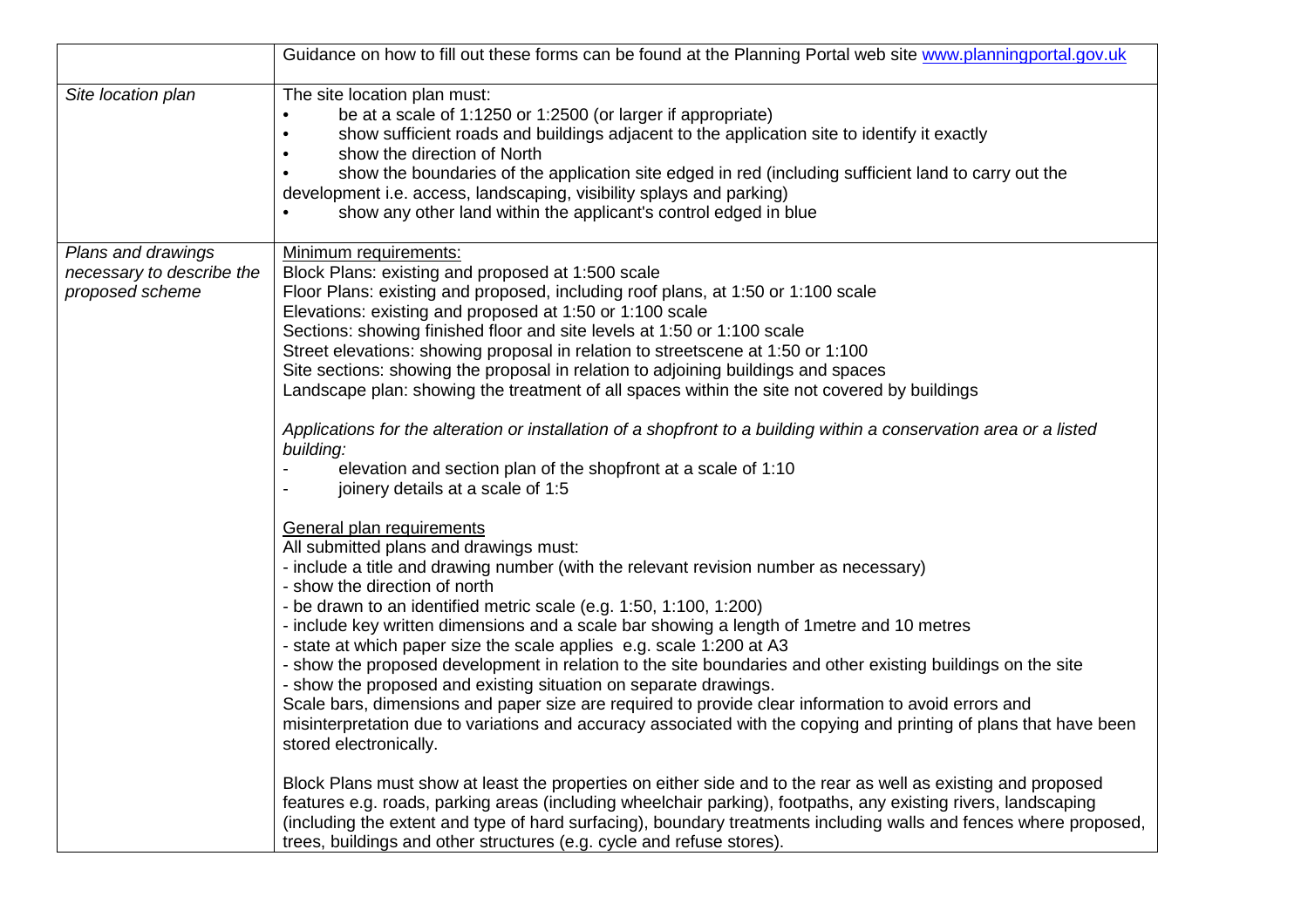|                          | Floorplans must indicate the position and size of wheelchair units proposed.                                                                                                                                                                                                                     |
|--------------------------|--------------------------------------------------------------------------------------------------------------------------------------------------------------------------------------------------------------------------------------------------------------------------------------------------|
|                          | Elevations must include any pipework, drainage, vents etc proposed                                                                                                                                                                                                                               |
|                          | Levels shown on section drawings must relate to a fixed datum point off site.                                                                                                                                                                                                                    |
|                          | Applications for change of use will need to be accompanied by floor plans where it is necessary to indicate the<br>extent of the use and its relationship to adjacent development, for example, where it is proposed to change the use<br>of part of a floor or building.                        |
|                          | Applications proposing new residential accommodation, including conversions, must state room sizes and overall<br>unit sizes on the plans.                                                                                                                                                       |
|                          | We recommend grouping together plans by type within multi page pdf documents (eg existing plans together, or<br>proposed plans and elevations together).                                                                                                                                         |
|                          | Applicants are encouraged to provide a list of submitted drawings and documents to assist in the validation<br>process.                                                                                                                                                                          |
| <b>Design and Access</b> | When required                                                                                                                                                                                                                                                                                    |
| <b>Statement</b>         | Applications involving:                                                                                                                                                                                                                                                                          |
|                          | the creation of one or more dwellings or a building or buildings where the floorspace created is 100sq.m or<br>more within a conservation area                                                                                                                                                   |
|                          | <b>Minimum Requirements</b><br>A Design and Access Statement should be proportionate to the scale of the development.                                                                                                                                                                            |
|                          | The document should be very visual, using diagrams, sketches, plans and photographs to provide the necessary<br>explanations and descriptions wherever possible and appropriate.                                                                                                                 |
|                          | All design and access statements must:                                                                                                                                                                                                                                                           |
|                          | • explain the design principles and concepts that have been applied to the development;<br>• demonstrate the steps taken to appraise the context of the development and how the design of the development<br>takes that context into account;                                                    |
|                          | • explain the provisions for access, and how policies relating to access have been taken into account;<br>• state what, if any, consultation has been undertaken on issues relating to access to the development and what<br>account has been taken of the outcome of any such consultation; and |
|                          | • explain how any specific issues which might affect access to the development have been addressed.                                                                                                                                                                                              |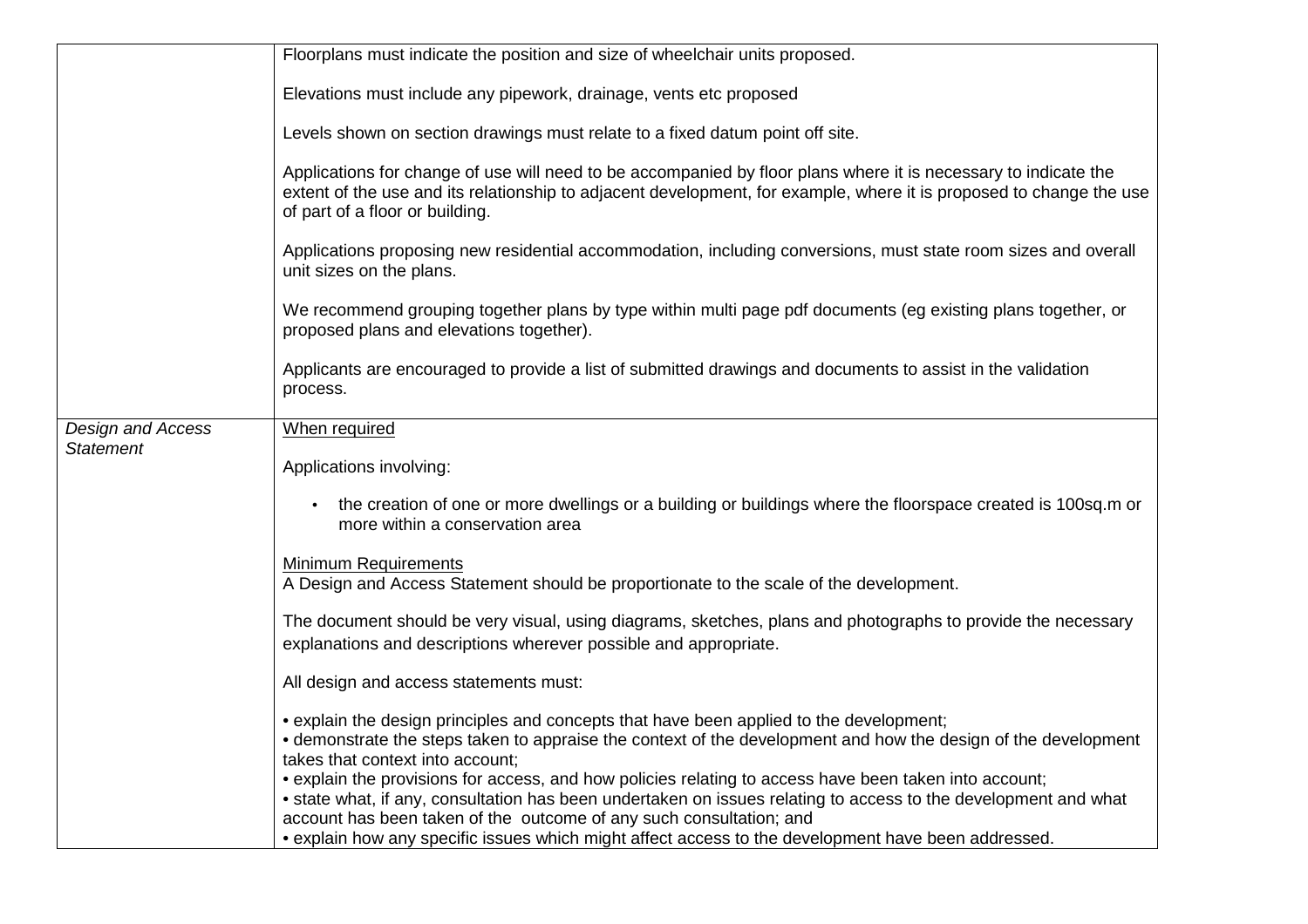### In addition:

For Outline Planning Applications where scale and/or layout are reserved, a design and access statement must include details of the design approach and design intent for future reserved matters applications

Where a site is located within a conservation area, reference to this must be included within the Statement as must any Statutory listing designation. For listed buildings, an explanation of how the historical and architectural importance of the listed building – in particular its physical features and setting – has been considered when designing the proposed development should also be provided.

Where a heritage statement is included, this must be a clearly titled standalone section within the document (see guidance on Heritage Statements)

### **Guidance**

Design and Access Statements are about the design principles and concepts that have been applied to the development and how issues relating to access to the development have been dealt with. This should help to explain the design process behind a scheme. A successful design process is key for all applications and the Council encourages early pre-application engagement based around an emerging design and access statement.

The Design and Access Statement is a useful tool to show how a site has been analysed and understood, the opportunities and constraints and how these have informed the design development.

The former Commission for Architecture and the Built Environment (CABE), produced guidance on how to write, read and use design and access statements (2006). This includes helpful information about the D&AS preparation – in particular the need to consider Design and Access issues at an early stage when preparing your development proposal http://webarchive.nationalarchives.gov.uk/20110118111019/http://www.cabe.org.uk/files/design-andaccess-statements.pdf

Guidance on design and access statements with best practice guidance on the form and content of such documents, beyond the minimum requirements for validation purposes, can be found on the Council's website at https://www.lewisham.gov.uk/myservices/planning/apply-for-planningpermission/Documents/DesignandAccessStatementsGuide.pdf.

Advice on inclusive design is available in CABE's Principles of Inclusive Design, the LDA's Inclusive Design Toolkit and the GLA's Supplementary Planning Guidance Accessible London: achieving an inclusive environment: http://webarchive.nationalarchives.gov.uk/20110118095356/http:/www.cabe.org.uk/files/the-principles-of-inclusive-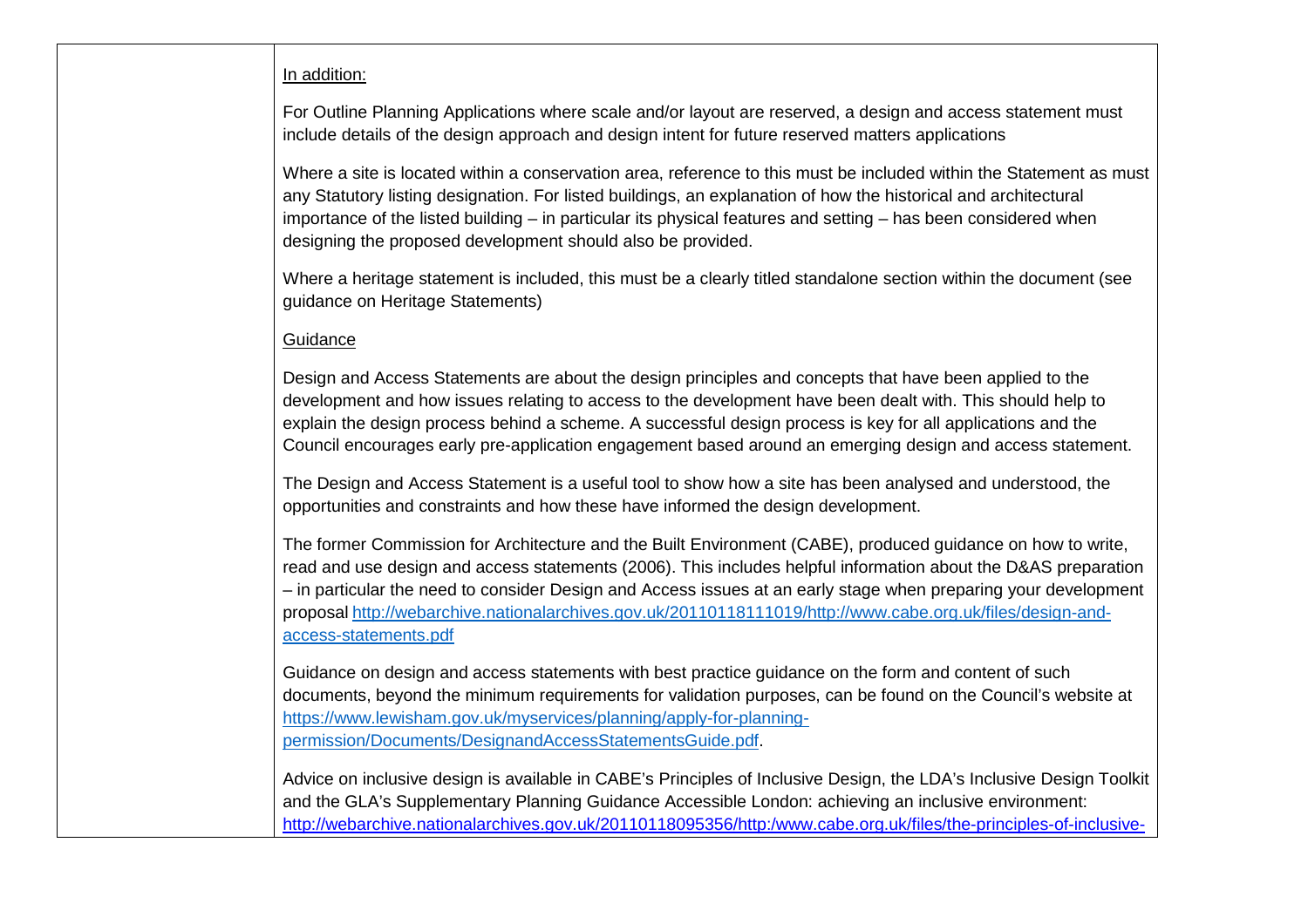|                     | design.pdf<br>http://www.accessgroupresources.co.uk/index.php/component/content/article/1-latest/439-may-london-<br>development-agencys-inclusive-design-toolkit<br>http://www.london.gov.uk/priorities/planning/publications/accessible-london-achieving-an-inclusive-environment                                                                                                                                                                                                                                                                                                                                                                                                                                                                                                                                                                        |
|---------------------|-----------------------------------------------------------------------------------------------------------------------------------------------------------------------------------------------------------------------------------------------------------------------------------------------------------------------------------------------------------------------------------------------------------------------------------------------------------------------------------------------------------------------------------------------------------------------------------------------------------------------------------------------------------------------------------------------------------------------------------------------------------------------------------------------------------------------------------------------------------|
|                     |                                                                                                                                                                                                                                                                                                                                                                                                                                                                                                                                                                                                                                                                                                                                                                                                                                                           |
| The appropriate fee | Please follow this link which sets out the fee structure and guidance on exempt applications:                                                                                                                                                                                                                                                                                                                                                                                                                                                                                                                                                                                                                                                                                                                                                             |
|                     | https://www.lewisham.gov.uk/myservices/planning/apply-for-planning-permission/Download-<br>forms/Pages/default.aspx                                                                                                                                                                                                                                                                                                                                                                                                                                                                                                                                                                                                                                                                                                                                       |
|                     | Each application must have a separate fee, we do not accept one fee for several applications at different<br>addresses. If you are submitting your application through the Planning Portal or another on-line application<br>submission service, you can pay online at the same time. However, if you submitting an application directly to us,<br>via email or post, you can make a payment by debit or credit card over the telephone by calling us on 020 8314<br>7400 between 9:00 and 17:00, Monday to Friday. Alternatively, we can contact you for payment if you endorse<br>either panel 1 or 2 of the application form (depending on who we should contact for payment) with "Card Payment<br>required". Please also ensure the correct contact telephone number has been entered on the form. We will then<br>telephone you to collect payment. |
|                     | You can pay with most debit or credit cards, except Diners Club and American Express. We no longer accept<br>cheques, unless this has been pre-agreed with us.                                                                                                                                                                                                                                                                                                                                                                                                                                                                                                                                                                                                                                                                                            |

## **Local List of Requirements**

| Air Quality Impact                                         | When required                                                                                                                                                                                                                                                                                                                                                                                                                                                                                                                                                                                                                                                                                                                                                                              |
|------------------------------------------------------------|--------------------------------------------------------------------------------------------------------------------------------------------------------------------------------------------------------------------------------------------------------------------------------------------------------------------------------------------------------------------------------------------------------------------------------------------------------------------------------------------------------------------------------------------------------------------------------------------------------------------------------------------------------------------------------------------------------------------------------------------------------------------------------------------|
| Assessment and Air<br><b>Quality Neutral</b><br>Assessment | developments within AQMAs and AQFAs, if a proposal (including demolition and/or construction) would<br>impact on air quality or would introduce exposure to an area of existing poor air quality.<br>proposals that would significantly alter the traffic composition in an area, such as bus stations, HGV parks<br>and new road layouts<br>proposals that will result in increased traffic movement including congestion, or a change in traffic<br>volumes and/or vehicle speed<br>developments which may affect vulnerable users i.e. schools, nurseries and those associated with the<br>elderly, sensitive areas or areas of poor air quality.<br>developments including biomass boilers and/or combined heat and power or any such other source of<br>significant dust or chemicals |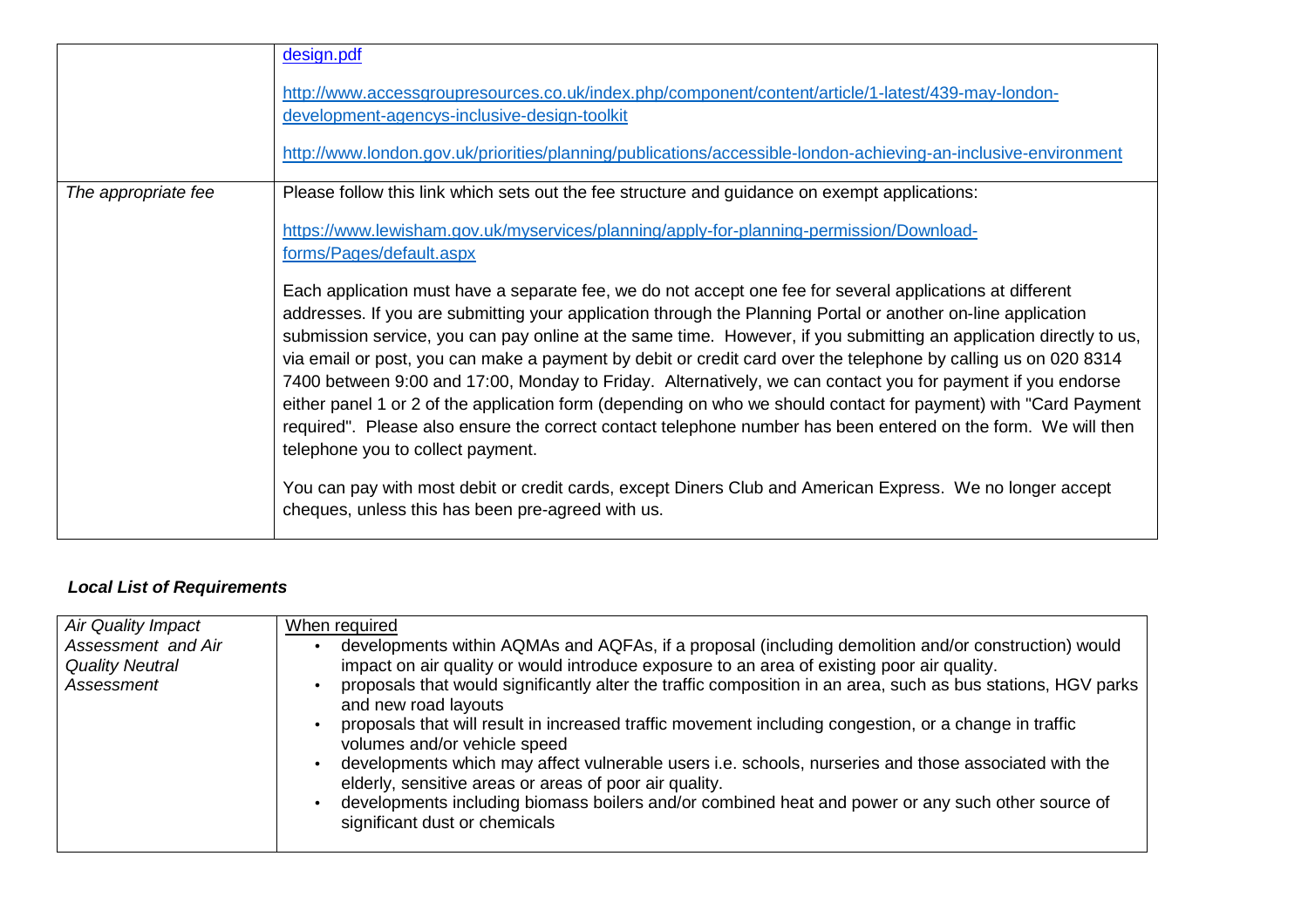|                                                    | Minimum requirements                                                                                                                                                                                                                                                                                                                                                                                                                   |
|----------------------------------------------------|----------------------------------------------------------------------------------------------------------------------------------------------------------------------------------------------------------------------------------------------------------------------------------------------------------------------------------------------------------------------------------------------------------------------------------------|
|                                                    | • an assessment of the current air quality in the area                                                                                                                                                                                                                                                                                                                                                                                 |
|                                                    | • details of potential pollutant sources as a result of the proposed development during both construction and<br>operational phases                                                                                                                                                                                                                                                                                                    |
|                                                    | • details of the pollutants that may be emitted and which objectives they may impinge on.                                                                                                                                                                                                                                                                                                                                              |
|                                                    | • an assessment of the impact of these, including likely emissions and the effect on the existing air quality. The                                                                                                                                                                                                                                                                                                                     |
|                                                    | concentrations of the various pollutants should be predicted at suitable receptor locations. This should include a                                                                                                                                                                                                                                                                                                                     |
|                                                    | comparison of with and without development scenarios for the first year of the proposed occupation of the<br>development.                                                                                                                                                                                                                                                                                                              |
|                                                    | • an identification of measures to mitigate and minimise any impacts with reference to the Mayor's Air Quality                                                                                                                                                                                                                                                                                                                         |
|                                                    | Strategy objective that all new developments should be air quality neutral and commitment to maintain an<br>inventory of all Non Road Mobile Machinery (NRMM) during construction.                                                                                                                                                                                                                                                     |
| Archaeological desk                                | When required                                                                                                                                                                                                                                                                                                                                                                                                                          |
| based assessment                                   |                                                                                                                                                                                                                                                                                                                                                                                                                                        |
|                                                    | where groundworks are proposed within an Archaeological Priority Area;                                                                                                                                                                                                                                                                                                                                                                 |
|                                                    | all EIA applications;                                                                                                                                                                                                                                                                                                                                                                                                                  |
|                                                    | where groundworks are proposed within sites of 0.5ha or greater in size;                                                                                                                                                                                                                                                                                                                                                               |
|                                                    | schemes involving substantial demolition.                                                                                                                                                                                                                                                                                                                                                                                              |
|                                                    | Minimum requirements                                                                                                                                                                                                                                                                                                                                                                                                                   |
|                                                    | Desk based archaeological assessment or, where proposals listed above include new basements, extensions to<br>basements or other extensive groundworks, the results of an archaeological evaluation may be required. Early<br>consultation with Historic England's Archaeology Advisor is encouraged: https://historicengland.org.uk/services-<br>skills/our-planning-services/greater-london-archaeology-advisory-service/our-advice/ |
|                                                    |                                                                                                                                                                                                                                                                                                                                                                                                                                        |
| CIL - Additional<br><b>Information Requirement</b> | When required<br>All applications                                                                                                                                                                                                                                                                                                                                                                                                      |
| Form                                               |                                                                                                                                                                                                                                                                                                                                                                                                                                        |
|                                                    | Minimum requirements                                                                                                                                                                                                                                                                                                                                                                                                                   |
|                                                    | Community Infrastructure Levy (CIL) - Determining whether a Development may be CIL Liable Planning                                                                                                                                                                                                                                                                                                                                     |
|                                                    | Application Additional Information Requirement form:<br>http://www.planningportal.gov.uk/uploads/1app/forms/cil questions.pdf                                                                                                                                                                                                                                                                                                          |
|                                                    |                                                                                                                                                                                                                                                                                                                                                                                                                                        |
|                                                    | Guidance                                                                                                                                                                                                                                                                                                                                                                                                                               |
|                                                    | This is required to calculate CIL in line with CIL regulations for the Mayor of London's CIL and local CIL.                                                                                                                                                                                                                                                                                                                            |
|                                                    |                                                                                                                                                                                                                                                                                                                                                                                                                                        |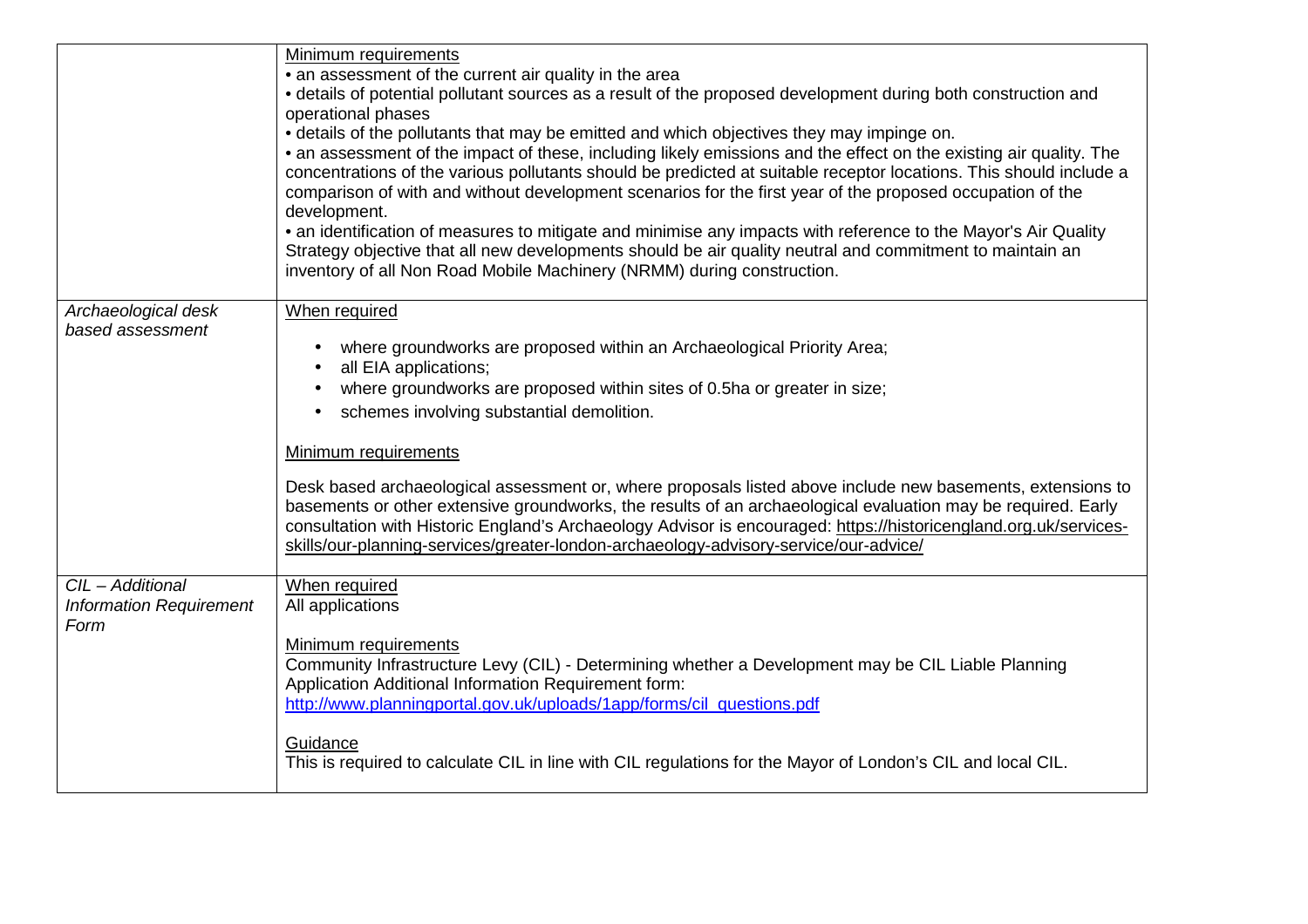| <b>Construction Method</b> | When required                                                                                                                                                                                                                                                                                                                                                                                                                                                                                                                                                                                                        |
|----------------------------|----------------------------------------------------------------------------------------------------------------------------------------------------------------------------------------------------------------------------------------------------------------------------------------------------------------------------------------------------------------------------------------------------------------------------------------------------------------------------------------------------------------------------------------------------------------------------------------------------------------------|
| Statement/Logistics Plan   |                                                                                                                                                                                                                                                                                                                                                                                                                                                                                                                                                                                                                      |
|                            | any application proposing operational development where loading activities associated with the<br>construction phase of a development would cause congestion or obstruction on the public highway -<br>particularly where temporary closures are required on the highway or where safe and legal loading can't<br>take place off the public highway.                                                                                                                                                                                                                                                                 |
|                            | Minimum requirements                                                                                                                                                                                                                                                                                                                                                                                                                                                                                                                                                                                                 |
|                            | • a plan (to scale) identifying the site access points and where safe and legal loading can take place<br>• details of how deliveries could be managed to reduce the number of vehicle movements and use more<br>sustainable modes, where possible                                                                                                                                                                                                                                                                                                                                                                   |
|                            | Dependent on the scale of the development or particular sensitivities of the site, the following information may be<br>needed in order for an application to be determined: • construction vehicle routing (swept path analysis may be<br>required) to demonstrate that construction vehicles can access the development and to limit or prevent HGV<br>movements on residential roads. • details for maintaining clean roads (e.g. wheel washing, etc) • security and<br>access control (e.g. banks men) • details of waste management • the number of deliveries and the times when<br>deliveries would take place |
|                            | You are advised to speak with Highways officers at an early stage to discuss your scheme and to agree the<br>necessary scope of the document. Further guidance can be found at:<br>http://www.tfl.gov.uk/microsites/freight/documents/Construction logistics plans.pdf                                                                                                                                                                                                                                                                                                                                               |
|                            | Guidance<br>Construction Logistics Plans (CLP) help manage all types of freight vehicle movement to and from construction<br>sites. They improve the safety and reliability of deliveries to a site, reduce congestion and minimise the<br>environmental impact. A CLP may be included within a Transport Assessment.                                                                                                                                                                                                                                                                                                |
|                            | Sites located in town centres or in close proximity to bus stops are more likely to be considered to have a<br>significant impact on traffic congestion or pedestrian safety and are likely to need a CLP or a Construction<br>Method Statement.                                                                                                                                                                                                                                                                                                                                                                     |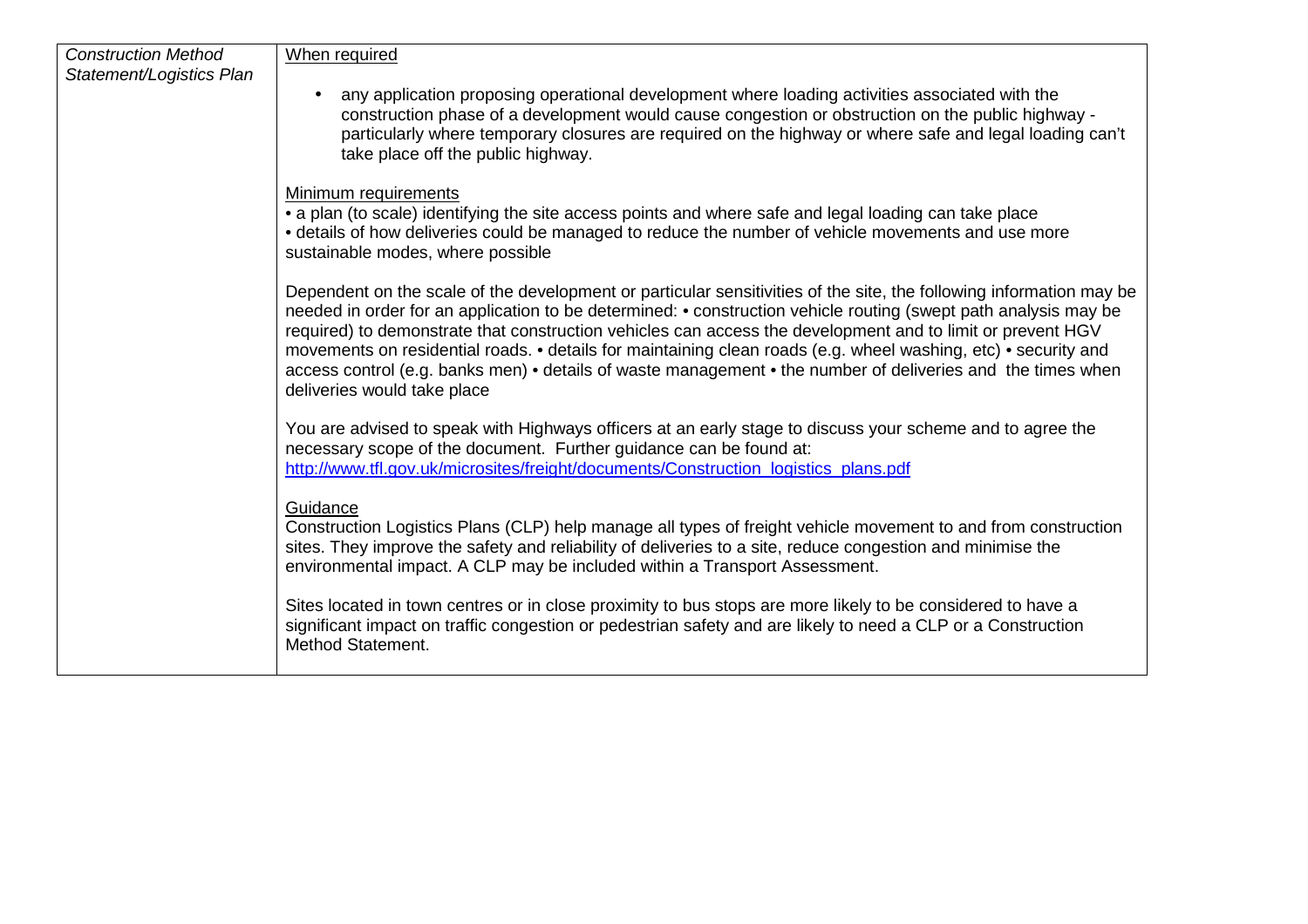| <b>Crime Prevention/Safer</b> | When required                                                                                                                                                                                                                                                                                                                                                                                                                                 |
|-------------------------------|-----------------------------------------------------------------------------------------------------------------------------------------------------------------------------------------------------------------------------------------------------------------------------------------------------------------------------------------------------------------------------------------------------------------------------------------------|
| Places report                 | Proposals involving uses of buildings (including change of use and extensions) such as betting shops, bail                                                                                                                                                                                                                                                                                                                                    |
|                               | hostels or other uses that could give rise to anti-social activity or fear of crime.                                                                                                                                                                                                                                                                                                                                                          |
|                               | Minimum requirements<br>As a minimum the report must detail how secured by design principles have informed the design and how<br>impacts on crime and anti-social behaviour have been considered. This can be included within a Design and<br>Access Statement if provided or a separate document cross referenced to a Design and Access Statement as<br>necessary.                                                                          |
|                               | Guidance                                                                                                                                                                                                                                                                                                                                                                                                                                      |
|                               | For more information about crime prevention and promoting community safety through the planning system at:                                                                                                                                                                                                                                                                                                                                    |
|                               | www.securedbydesign.com www.communities.gov.uk/publications/planningandbuilding/saferplaces<br>Details of the Borough's Crime Prevention Officer can be provided as part of pre-application discussions as                                                                                                                                                                                                                                    |
|                               | required.                                                                                                                                                                                                                                                                                                                                                                                                                                     |
|                               |                                                                                                                                                                                                                                                                                                                                                                                                                                               |
| Daylight/Sunlight             | When required                                                                                                                                                                                                                                                                                                                                                                                                                                 |
| assessment                    | • any application where there is a potential adverse impact upon the current levels of sunlight/daylight enjoyed by<br>adjoining properties or building(s), including associated gardens or amenity space<br>• any application for development that may themselves be adversely affected by adjoining sites or where one<br>part of the proposed development may be impacted upon by another part of the development or existing<br>buildings |
|                               | • applications in close proximity to the Ravensbourne, Pool and Quaggy Rivers (including Deptford Creek)<br>where the watercourse may be overshadowed as a result of the scheme.                                                                                                                                                                                                                                                              |
|                               |                                                                                                                                                                                                                                                                                                                                                                                                                                               |
|                               | Minimum requirements<br>All submissions must include an overshadowing study, showing shadow diagrams at hourly intervals on the 21 <sup>st</sup><br>December, 21 <sup>st</sup> March and 21 <sup>st</sup> June as existing and proposed. Where a proposal includes single aspect units,<br>a daylight and sunlight assessment should be provided showing the available daylight to those units.                                               |
|                               | An assessment of the Vertical Sky Component (VSC) and Average Daylight Factor (ADF) is required.                                                                                                                                                                                                                                                                                                                                              |
|                               | All assessments must be undertaken by a suitably qualified professional using the criteria within the BRE<br>Guidelines "Site layout planning for daylight and sunlight: A guide to good practice, 2011". The report shall<br>include diagrams as relevant and a non-technical summary of the conclusions of the report.                                                                                                                      |
| Delivery & Servicing Plan     | When required                                                                                                                                                                                                                                                                                                                                                                                                                                 |
|                               | • any application proposing A1 or A3 use (including change of use) over 100sqm<br>• any application likely to result in a high number of deliveries or servicing movements<br>• any application where the refuse storage area is located more than 10m away from the public highway                                                                                                                                                           |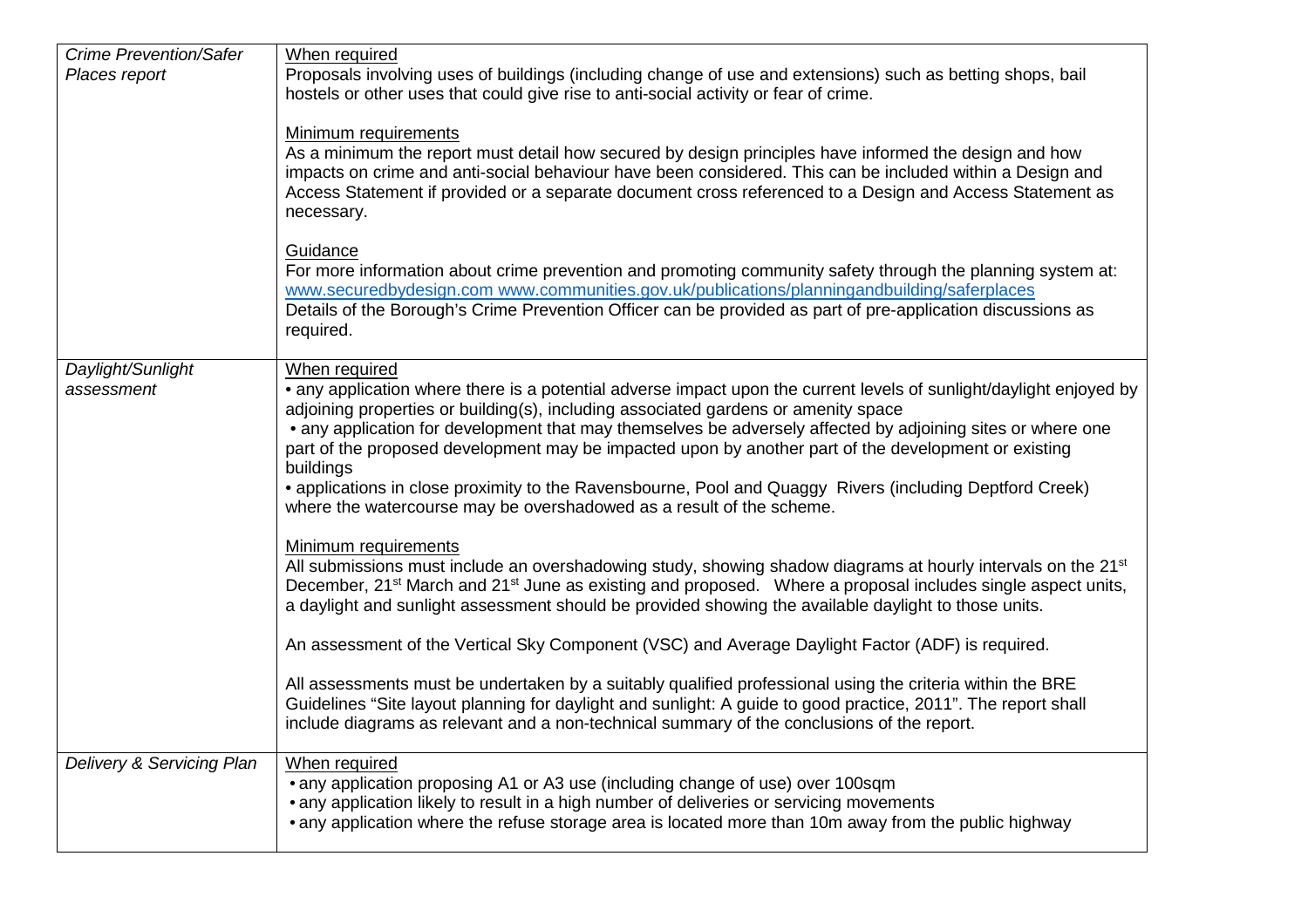|                                                         | Minimum requirements<br>· site layout plan (to scale) identifying site access points<br>• a plan showing where safe and legal loading can take place<br>• delivery vehicle routing (commercial only). Swept path analysis may be required to demonstrate that delivery<br>vehicles can access the development dependent on the location.<br>• details of the number of deliveries and the times when deliveries and servicing takes place (commercial only)<br>• details of how deliveries could be managed to reduce the number of trips and use more sustainable modes,<br>where possible (commercial use only)<br>• details of a waste management strategy – refuse collection, including domestic waste, is a servicing activity<br>and will need to be considered. Residential development with refuse storage areas more than 10m away from<br>the public highway should provide details on servicing activities only.<br>If a document is addressing issues with servicing only, this will need to be stated. |
|---------------------------------------------------------|----------------------------------------------------------------------------------------------------------------------------------------------------------------------------------------------------------------------------------------------------------------------------------------------------------------------------------------------------------------------------------------------------------------------------------------------------------------------------------------------------------------------------------------------------------------------------------------------------------------------------------------------------------------------------------------------------------------------------------------------------------------------------------------------------------------------------------------------------------------------------------------------------------------------------------------------------------------------------------------------------------------------|
|                                                         | Guidance<br>A Delivery Service Plan should provide information to identify the freight vehicle activity to and from a<br>development, how deliveries will be managed to reduce the number of trips, particularly during peak hours and it<br>should identify where safe and legal loading can take place. The aim should be to reduce the number of trips to<br>and from a site, ensure that delivery and servicing activity can happen safely at the site and to limit or prevent<br>HGV movements on residential roads.                                                                                                                                                                                                                                                                                                                                                                                                                                                                                            |
|                                                         | The Council's refuse collection services will only collect bins that are no more than 10m from the back edge of<br>the footway. Where refuse storage would be located more than 10m from the nearest public highway, the ability<br>to collect refuse has to be addressed at the application stage, including demonstrating how the activities would<br>be managed to ensure that bins are not left on the highway between collections.<br>You are advised to speak with Highways officers at an early stage to discuss your scheme and to agree the<br>necessary scope of the document.                                                                                                                                                                                                                                                                                                                                                                                                                             |
|                                                         | Further guidance can be found at: http://www.tfl.gov.uk/microsites/freight/documents/Delivery-and-Servicing-<br>Plans.pdf                                                                                                                                                                                                                                                                                                                                                                                                                                                                                                                                                                                                                                                                                                                                                                                                                                                                                            |
| Ecological (Biodiversity)<br><b>Surveys and Reports</b> | When required<br>Any new building(s) for any type of use including residential and any extension greater than 100sq.m if it is part<br>of or next to a site designated for its biodiversity values, such as:<br>Sites of Importance for Nature Conservation (SINC)<br>$\bullet$<br>Local Nature Reserve (LNR)<br><b>Green Corridors</b><br>$\bullet$<br>Other thresholds and triggers in the Lewisham Biodiversity Planning Guidance Notes [Biodiversity]<br>Appendices: Table 2] and ALGE guidance                                                                                                                                                                                                                                                                                                                                                                                                                                                                                                                  |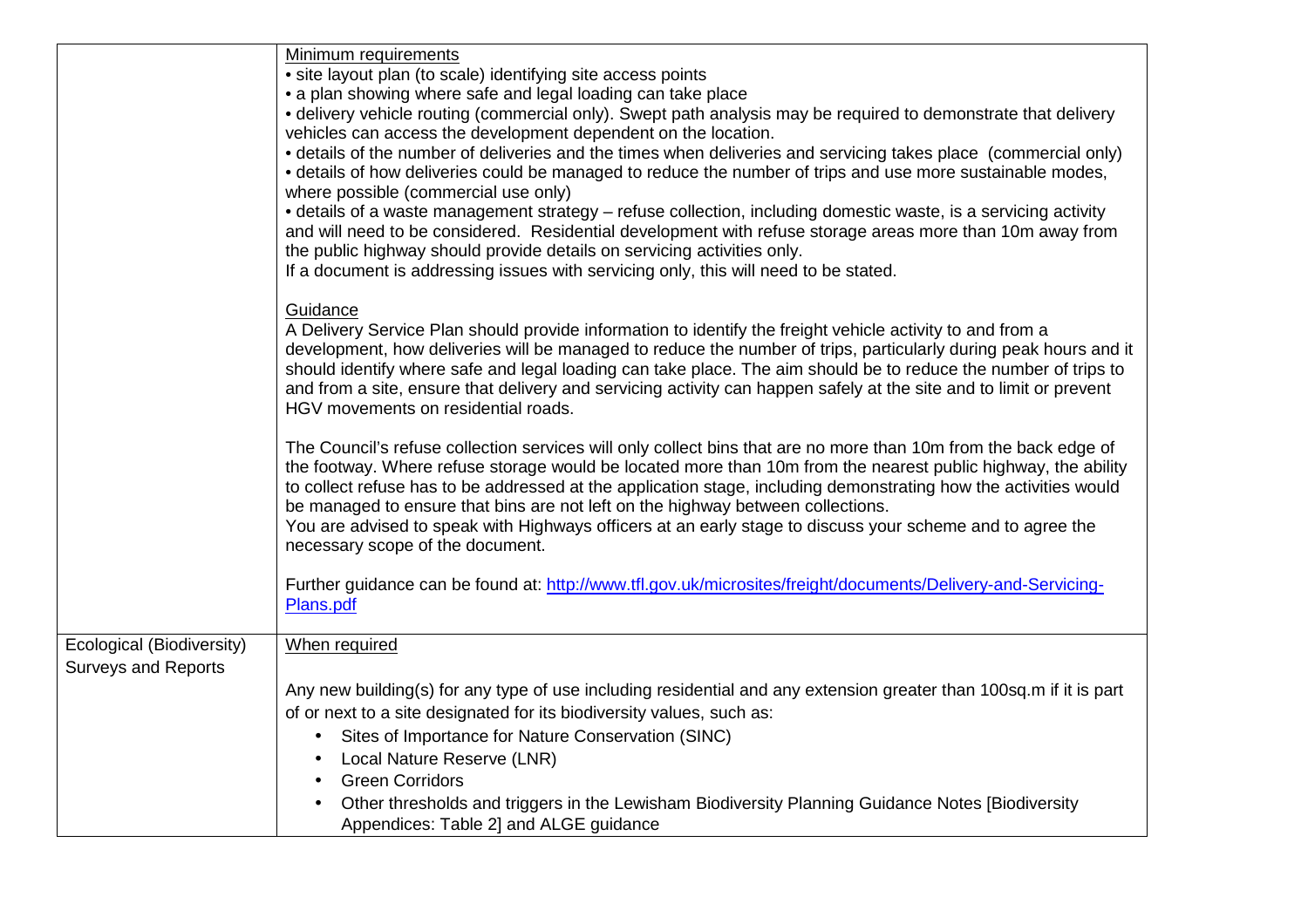| Any site with protected species or where desktop surveys show protected species on site or in the vicinity                                                                                                                                                                                                           |
|----------------------------------------------------------------------------------------------------------------------------------------------------------------------------------------------------------------------------------------------------------------------------------------------------------------------|
| Minimum requirements                                                                                                                                                                                                                                                                                                 |
| Where an ecological report is required to accompany a planning application, the appropriate report is an<br>Ecological Impact Assessment (EcIA) Report (or an Ecology/Biodiversity Chapter of an Environmental Impact<br>Assessment Report for an EIA project).                                                      |
| Under normal circumstances it is not appropriate to submit a Preliminary Ecological Appraisal Report (PEAR) as<br>part of a planning application, because the scope of a PEAR is unlikely to fully meet planning authority<br>requirements in respect of biodiversity policy and implications for protected species. |
| In some cases it may be appropriate and acceptable to submit an EcIA Report to accompany a planning<br>application which is based solely on biodiversity data collected during the PEA process. This is the case where<br>the following circumstances apply:                                                         |
| 1) No further surveys beyond the desk study and field survey are necessary to allow an assessment of<br>ecological effects and to design appropriate mitigation                                                                                                                                                      |
| <b>AND</b>                                                                                                                                                                                                                                                                                                           |
| 2) There is sufficient information available about the design of the project to allow a full assessment of ecological<br>effects, or no significant ecological effects are predicted.                                                                                                                                |
| <b>AND</b>                                                                                                                                                                                                                                                                                                           |
| 3) There is sufficient information available about the ecological mitigation (and enhancement) measures<br>proposed, and these can be secured through a planning condition or obligation.                                                                                                                            |
| The appropriate report to be submitted with the application in such cases is an EcIA report. The scope of an<br>EcIA report submitted in these circumstances should be proportionate to the scale of the likely ecological effects.                                                                                  |
| To comply with:                                                                                                                                                                                                                                                                                                      |
| BS 42020: 2013 Biodiversity - Code of Practice for Planning and Development                                                                                                                                                                                                                                          |
| The Chartered Institute of Ecology and Environmental Management (CIEEM) Guidelines for Ecological<br>$\bullet$<br>Report Writing and Competencies for Species Survey https://www.cieem.net/publications-info                                                                                                         |
| Lewisham Biodiversity Planning Guidance https://natureconservationlewisham.co.uk/lewisham-<br>biodiversity-group/                                                                                                                                                                                                    |
| Guidance                                                                                                                                                                                                                                                                                                             |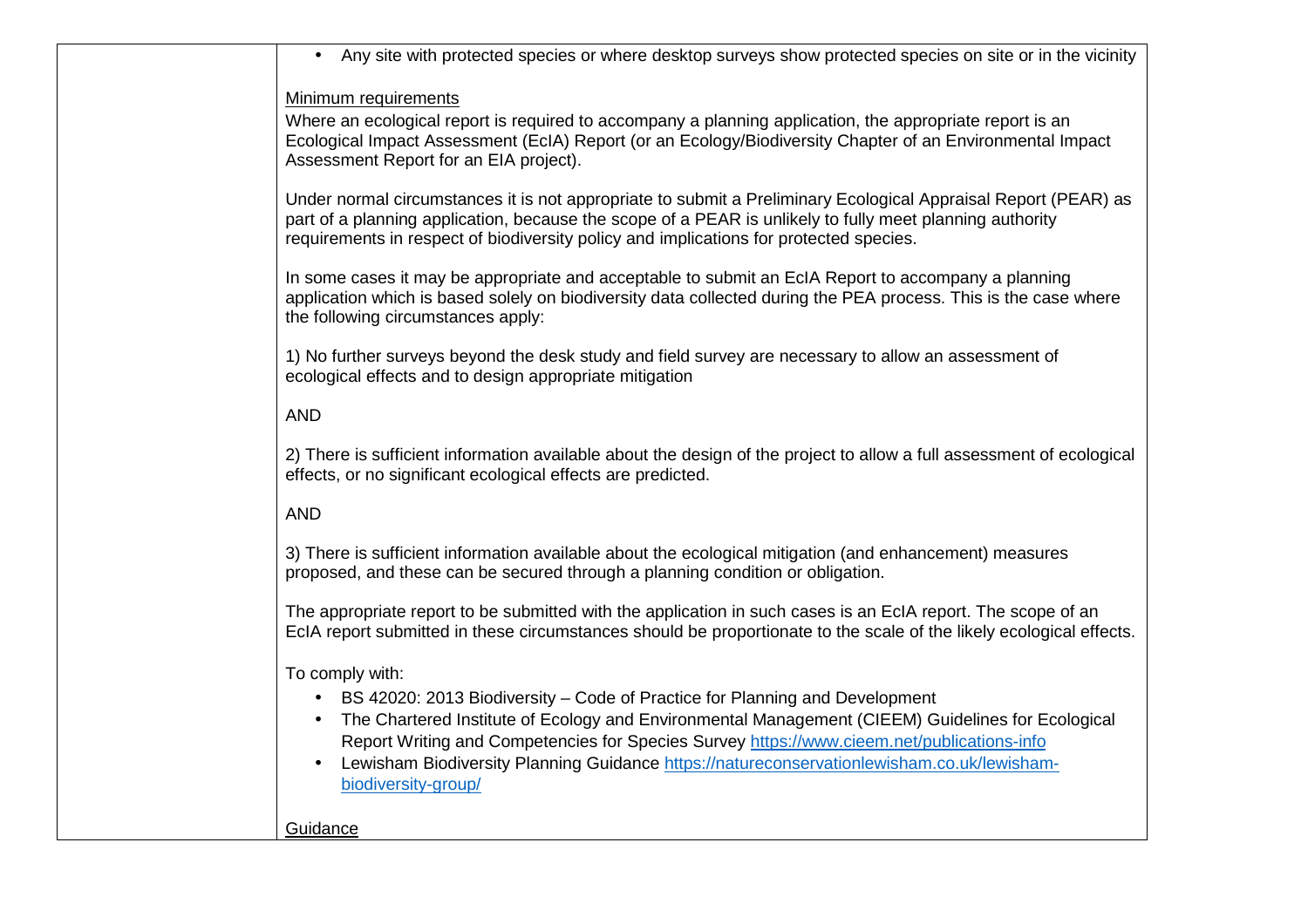|                           | An EcIA report assesses the impacts of a non-EIA development proposal on ecological features, clearly                                                                                                                           |
|---------------------------|---------------------------------------------------------------------------------------------------------------------------------------------------------------------------------------------------------------------------------|
|                           | identifying any 'significant effects' as well as impacts on any designated sites or protected species, and detailing                                                                                                            |
|                           | both the mitigation measures required, and how these will be secured. An EcIA Report will be submitted as part                                                                                                                  |
|                           | of a planning application where it has been determined that a formal EIA is not required.                                                                                                                                       |
|                           |                                                                                                                                                                                                                                 |
|                           | Please note: a Preliminary Ecological Appraisal Report (PEAR) provides the results of initial ecological surveys                                                                                                                |
|                           | associated with a proposed development. The report is used to identify further ecological surveys necessary to                                                                                                                  |
|                           | inform an EcIA, to identify ecological constraints to a project and make recommendations for design changes,<br>and to highlight opportunities for ecological enhancement. It can be used as a scoping report (for non-EIA      |
|                           | projects), but should not be submitted as part of a planning application unless it can be determined that the                                                                                                                   |
|                           | project would have no significant ecological effects, no mitigation is required and no further surveys are                                                                                                                      |
|                           | necessary; with the exception of such cases it should be superseded by an EcIA report.                                                                                                                                          |
|                           | Lewisham Biodiversity Planning Guidance                                                                                                                                                                                         |
|                           |                                                                                                                                                                                                                                 |
|                           | Dependent on the specific site and ecological interest, you may need to provide further details beyond the                                                                                                                      |
|                           | minimum validation requirements in order for your application to be determined. You are advised to refer to                                                                                                                     |
|                           | Lewisham's Biodiversity Planning Guidance Notes for comprehensive requirements                                                                                                                                                  |
|                           | http://natureconservationlewisham.co.uk/lewisham-biodiversity-group/                                                                                                                                                            |
|                           | Please note that surveys should be carried out using recognised survey methodology and following good                                                                                                                           |
|                           | practice guidelines i.e. in suitable weather conditions, at an appropriate time and of appropriate duration and<br>frequency. Reports must use up to date surveys that are based on the latest legislation and carried out by a |
|                           | suitably qualified ecologist registered with the Chartered Institute of Ecology and Environmental Management                                                                                                                    |
|                           | (CIEEM).                                                                                                                                                                                                                        |
|                           |                                                                                                                                                                                                                                 |
| <b>Economic Statement</b> | When required                                                                                                                                                                                                                   |
|                           | Schemes proposing the loss of existing commercial and or retail space, including changes of use.                                                                                                                                |
|                           | Minimum requirements                                                                                                                                                                                                            |
|                           | • details of the existing jobs provided on site and the potential jobs that the existing space could provide based                                                                                                              |
|                           | on the existing floor area (to include any mezzanine floors and upper floors)                                                                                                                                                   |
|                           | • details of any new jobs that might be created or supported                                                                                                                                                                    |
|                           | • the relative floorspace totals for each proposed use (where known)<br>• any community benefits                                                                                                                                |
|                           | • reference to any regeneration strategies that might lie behind or be supported by the proposal.                                                                                                                               |
|                           | • where employment uses on site would not be replaced in other Employment Locations, marketing information                                                                                                                      |
|                           | to prove that the site is no longer suitable for employment use                                                                                                                                                                 |
|                           | Guidance                                                                                                                                                                                                                        |
|                           | See Council's Development Management Local Plan (Adopted November 2014) Policy 11 Other Employment                                                                                                                              |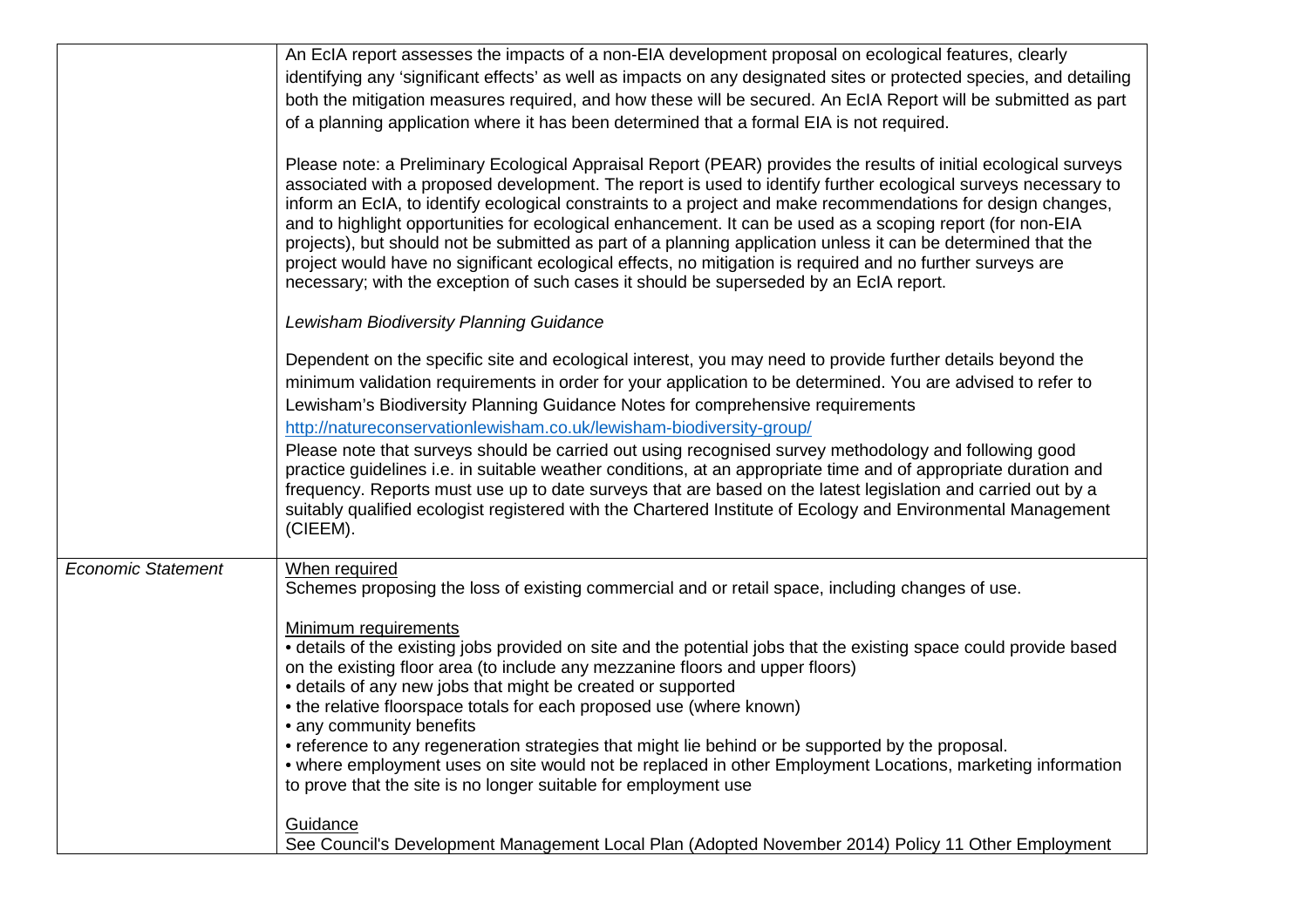|                                         | Locations.                                                                                                                                                                                                                                                                                                                                                                                                               |
|-----------------------------------------|--------------------------------------------------------------------------------------------------------------------------------------------------------------------------------------------------------------------------------------------------------------------------------------------------------------------------------------------------------------------------------------------------------------------------|
| <b>Environmental Statement</b>          | When required<br>The Town and Country Planning (Environmental Impact Assessment) Regulations (SI 2017/571), set out the<br>circumstances in which an Environmental Impact Assessment (EIA) is required. The need for an Environmental<br>Statement should be determined through a formal Screening Opinion.                                                                                                              |
|                                         | Minimum requirements<br>The Council will only confirm the required content of an Environmental Statement through a formal Scoping<br>Opinion.                                                                                                                                                                                                                                                                            |
|                                         | Guidance<br>Guidance on the need for and content of an Environmental Statement is formally provided by Screening and<br>Scoping opinions respectively. Guidance on their content can be found within the Town and Country Planning<br>(Environmental Impact Assessment) Regulations (SI 2017/571).                                                                                                                       |
| Foul sewage and utilities<br>assessment | When required<br>Where the proposed development involves connection to foul and storm water sewers.                                                                                                                                                                                                                                                                                                                      |
|                                         | Minimum requirements<br>The applicant will be required to demonstrate that, following consultation with the service provider, the availability<br>of drainage/sewerage infrastructure capacity has been examined and the proposal would not result in undue<br>stress on this infrastructure. Relevant technical guidance is provided in Building Regulations Approved<br>Document Part H (Drainage and waste disposal). |
| <b>Flood Risk Assessment</b>            | When required<br>All development proposals on sites of 1 hectare or greater in Flood Zone 1 and for all proposals located in Flood<br>Zones 2 and 3 as designated by the Environment Agency.                                                                                                                                                                                                                             |
|                                         | Minimum requirements                                                                                                                                                                                                                                                                                                                                                                                                     |
|                                         | For works to existing flats and minor commercial development up to 250sqm in Flood Zones 2 or 3:<br>i)                                                                                                                                                                                                                                                                                                                   |
|                                         | Completed Flood Risk Questionnaire, which can be downloaded from the Council's website at the<br>following link:                                                                                                                                                                                                                                                                                                         |
|                                         | https://www.lewisham.gov.uk/myservices/planning/apply-for-planning-permission/Pages/Validation-<br>requirements.aspx                                                                                                                                                                                                                                                                                                     |
|                                         | ii) For larger commercial proposals and those creating one or more dwellings:                                                                                                                                                                                                                                                                                                                                            |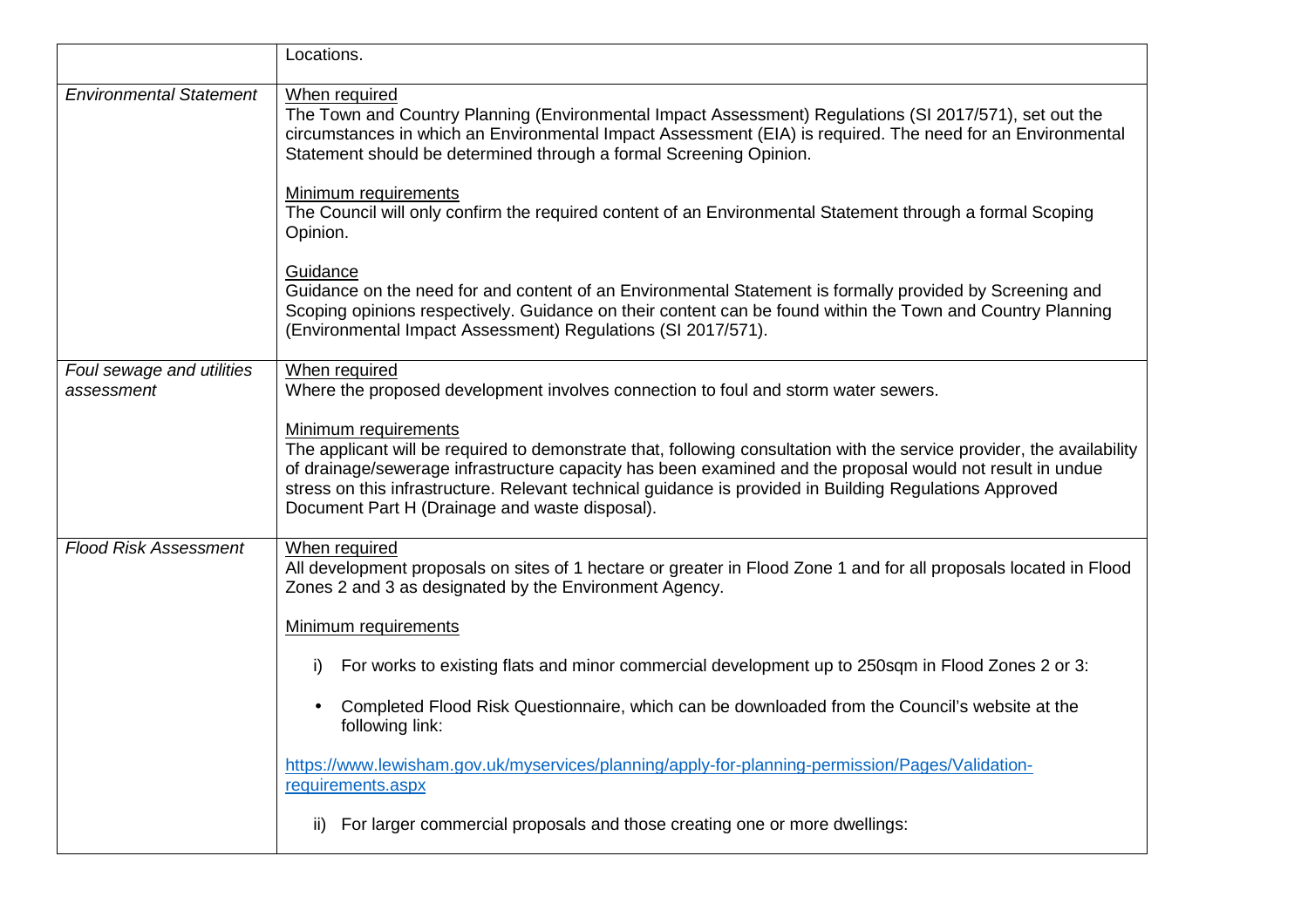| $\bullet$                                                                                                                                                                                                                  | A site-specific Flood Risk Assessment (FRA) identifying the sources of flooding and assessing the risk to<br>and from the development, demonstrating how they will be managed and mitigated. The assessment<br>needs to take climate change into account.                                                                                                                                                                                                                                                       |  |
|----------------------------------------------------------------------------------------------------------------------------------------------------------------------------------------------------------------------------|-----------------------------------------------------------------------------------------------------------------------------------------------------------------------------------------------------------------------------------------------------------------------------------------------------------------------------------------------------------------------------------------------------------------------------------------------------------------------------------------------------------------|--|
| $\bullet$                                                                                                                                                                                                                  | Where a safe and dry means of escape cannot be provided a Flood Evacuation Management Plan will<br>also be necessary to detail how a building would operate safely during a flood event and ensure the<br>safety of all occupiers including those working in any commercial space.                                                                                                                                                                                                                              |  |
| $\bullet$                                                                                                                                                                                                                  | Topographical survey of the existing and proposed sites, with contours demonstrating the flow of surface<br>water across the site.                                                                                                                                                                                                                                                                                                                                                                              |  |
| $\bullet$                                                                                                                                                                                                                  | Details of areas of permeable and impermeable land for both existing and proposed site.                                                                                                                                                                                                                                                                                                                                                                                                                         |  |
| $\bullet$                                                                                                                                                                                                                  | Demonstration that the proposed form of drainage has regards to the SuDs hierarchy in the London Plan<br>and industry best practice.                                                                                                                                                                                                                                                                                                                                                                            |  |
| $\bullet$                                                                                                                                                                                                                  | Plans, drawings and specification of the SuDs proposed including suitable infiltration testing where<br>relevant and maintenance plan.                                                                                                                                                                                                                                                                                                                                                                          |  |
| $\bullet$                                                                                                                                                                                                                  | Calculation of the post development discharge run off rates, and an explanation of the methodology used<br>for calculation. It is expected that this should be at greenfield rates for existing greenfield sites. It is<br>strongly encouraged that brownfield sites discharge at the original, pre-development, greenfield rate.<br>Where this is not possible a significant reduction in the current rate of discharge should be achieved and<br>evidence provided as to why a greenfield rate is not viable. |  |
| $\bullet$                                                                                                                                                                                                                  | A calculation of the volume of attenuation storage that would be required on site based on the 100 year<br>critical storm duration, with climate change and the allowable discharge rate.                                                                                                                                                                                                                                                                                                                       |  |
| $\bullet$                                                                                                                                                                                                                  | Proposals should be informed by a suitable qualified specialist. Mitigation proposed in the FRA will need<br>to be incorporated into the plans (i.e. finished floor levels, living roofs etc).                                                                                                                                                                                                                                                                                                                  |  |
| Guidance                                                                                                                                                                                                                   |                                                                                                                                                                                                                                                                                                                                                                                                                                                                                                                 |  |
|                                                                                                                                                                                                                            | The submission should be designed in accordance with National Planning Policy Guidance Flood Risk and<br>Coastal Change, National SuDs Technical Standards, local planning policy and Lewisham's Flood Risk<br>Management Strategy.                                                                                                                                                                                                                                                                             |  |
| 'Planning for SuDs - Making it happen' CIRIA C687 to guide the planning of the site.<br>Code of Practice for Surface Water Management for Development Sites BS8582:2013 in developing a drainage<br>strategy for the site. |                                                                                                                                                                                                                                                                                                                                                                                                                                                                                                                 |  |
|                                                                                                                                                                                                                            | 'The SuDs Manual' CIRIA C697 for the detailed SuDs design.                                                                                                                                                                                                                                                                                                                                                                                                                                                      |  |

┑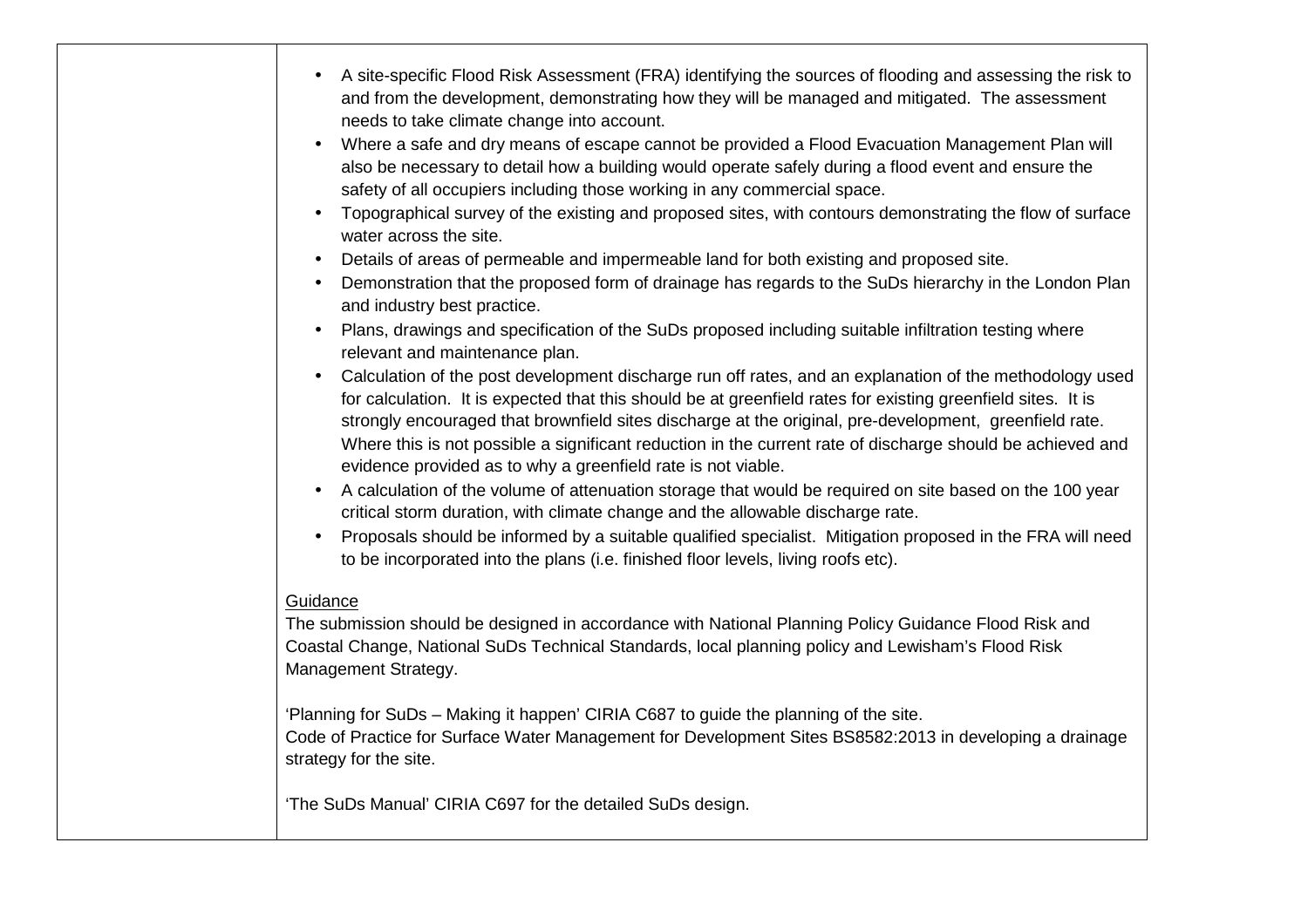|                                                | More detailed guidance on the content of FRAs can be found on the following link:                                                                                                                                                                                                                                                                                                                                                                                                                                       |
|------------------------------------------------|-------------------------------------------------------------------------------------------------------------------------------------------------------------------------------------------------------------------------------------------------------------------------------------------------------------------------------------------------------------------------------------------------------------------------------------------------------------------------------------------------------------------------|
|                                                | https://www.gov.uk/guidance/flood-risk-assessment-standing-advice                                                                                                                                                                                                                                                                                                                                                                                                                                                       |
|                                                |                                                                                                                                                                                                                                                                                                                                                                                                                                                                                                                         |
| <b>Heritage Statement</b>                      | When required<br>All developments within conservation areas or involving listed buildings, locally listed buildings, archaeological<br>remains and Scheduled Ancient Monuments.                                                                                                                                                                                                                                                                                                                                         |
|                                                | Minimum requirements<br>Applications must be accompanied by a description of the significance of the heritage asset affected, the<br>contribution of the setting to that significance, the impact of the proposals on the significance. Where there are<br>major works and/or a number of alterations proposed to a listed building (including repairs), a full schedule of the<br>works will need to accompany the heritage statement and shall include a method statement explaining the<br>principles for the works. |
|                                                | The amount of detail provided should be proportionate to the importance of the asset. Applications, where the<br>extent of the proposal's impact on the significance of any heritage assets affected cannot be adequately<br>understood from the application and supporting documents, will not be validated. Photographs may be helpful in<br>support of applications affecting conservation areas and listed buildings.                                                                                               |
|                                                | Lewisham guidance on the writing of Heritage statements can be found here:<br>https://www.lewisham.gov.uk/holdingarea/old-planning-april-2016/Planning-<br>backup/planning/conservation/conservation-areas/Documents/HeritageStatements.pdf                                                                                                                                                                                                                                                                             |
| <b>Land Contamination</b><br><b>Assessment</b> | When required<br>• any application on or adjacent to potentially contaminated land<br>• any application for a particularly sensitive use such as a nursery, school or housing likely to be used by families<br>with children.                                                                                                                                                                                                                                                                                           |
|                                                | <b>Minimum requirements</b><br>Preliminary risk assessment (PRA), in the form of a Desk Top Study to include:<br>• a description of the site and the scope of the site inspection<br>• a full review of historical land use and the potential for contamination, contaminant type and characteristics<br>• details of consultation with the relevant regulatory authorities<br>• an outline Conceptual Site Model (CSM) identifying potential risks<br>The report must be undertaken by a competent person.             |
|                                                | Guidance - The above requirements only represent a minimum level of detail required to validate an application.<br>Dependent on a site and the likely risks, further work may be required up front before an application could be<br>determined. You are therefore strongly advised to speak to the Council's Environmental Protection team at an<br>early stage to agree the level of information and investigations that would be necessary for your site.                                                            |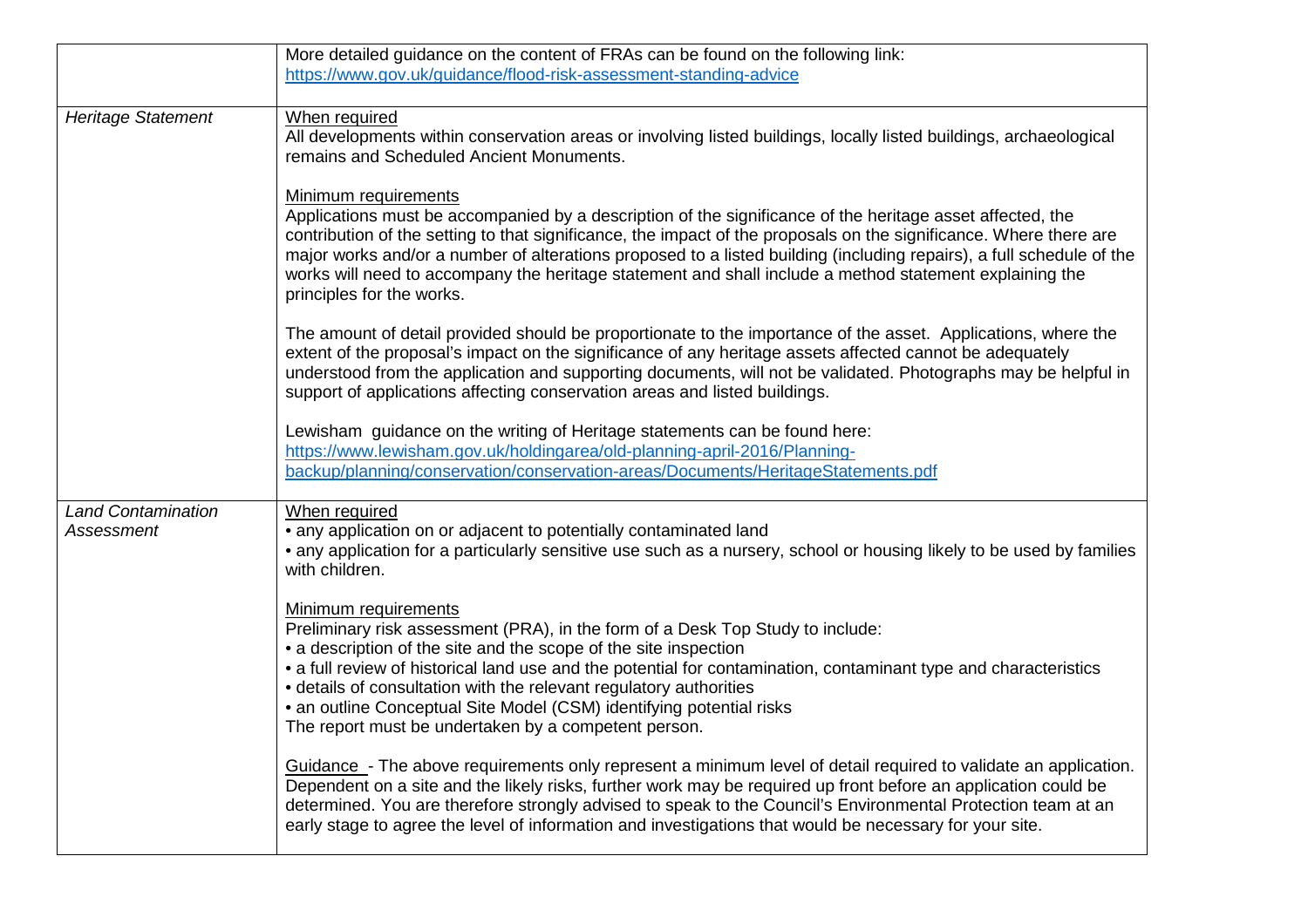|                    | Sufficient information should be provided at an application stage to determine the existence or otherwise of                                                                                                                                                                                                                                                                                                                                                                                                                                                                                                                                                                                                          |
|--------------------|-----------------------------------------------------------------------------------------------------------------------------------------------------------------------------------------------------------------------------------------------------------------------------------------------------------------------------------------------------------------------------------------------------------------------------------------------------------------------------------------------------------------------------------------------------------------------------------------------------------------------------------------------------------------------------------------------------------------------|
|                    | contamination, its nature and the risks it may pose.                                                                                                                                                                                                                                                                                                                                                                                                                                                                                                                                                                                                                                                                  |
|                    | A conceptual site model will examine what receptors are likely to be present on a site and the routes through<br>which they are likely to be exposed. The key to a robust conceptual model is identifying potential SPR (Source                                                                                                                                                                                                                                                                                                                                                                                                                                                                                       |
|                    | Pathway Receptor) linkages.                                                                                                                                                                                                                                                                                                                                                                                                                                                                                                                                                                                                                                                                                           |
|                    |                                                                                                                                                                                                                                                                                                                                                                                                                                                                                                                                                                                                                                                                                                                       |
|                    | A preliminary risk assessment (PRA) is supposed to develop an initial CSM conceptual model of a site and<br>establish if there are potential risks. These are normally desk based studies, as outlined above, where the<br>assessor will examine all available information on the site to determine whether there are reasons to believe that<br>contamination may be present and the extent of the spread of any pollution (e.g. previous site use / historical<br>maps and records). A site reconnaissance is also usual at this stage. At the end of this phase an outline<br>conceptual model should have been established which details likely contaminants, receptors and pathways as<br>well as uncertainties. |
|                    | A Thames Water Asset Search or such other similar land search will not be acceptable in its own right as a Land<br><b>Contamination Assessment.</b>                                                                                                                                                                                                                                                                                                                                                                                                                                                                                                                                                                   |
|                    | Further information can be found from the Council's Environmental Protection service and using the following<br>link: http://www.lewisham.gov.uk/myservices/environment/contaminated-land/Pages/Redevelopment-of-<br>contaminated-land-.aspx                                                                                                                                                                                                                                                                                                                                                                                                                                                                          |
| Landscaping scheme | When required                                                                                                                                                                                                                                                                                                                                                                                                                                                                                                                                                                                                                                                                                                         |
| including 5 year   | • any new build residential development                                                                                                                                                                                                                                                                                                                                                                                                                                                                                                                                                                                                                                                                               |
| management plan    | • all developments that include external amenity space or public realm                                                                                                                                                                                                                                                                                                                                                                                                                                                                                                                                                                                                                                                |
|                    |                                                                                                                                                                                                                                                                                                                                                                                                                                                                                                                                                                                                                                                                                                                       |
|                    | <b>Minimum Requirements</b>                                                                                                                                                                                                                                                                                                                                                                                                                                                                                                                                                                                                                                                                                           |
|                    | . plans showing details of hard and soft landscaping proposals for all parts of the site where no buildings are                                                                                                                                                                                                                                                                                                                                                                                                                                                                                                                                                                                                       |
|                    | proposed. This must indicate the relevant site features and note those to be retained;                                                                                                                                                                                                                                                                                                                                                                                                                                                                                                                                                                                                                                |
|                    | • proposed plans must specify the plant species, their size and planting densities and any trees proposed stating<br>their size and identify hard landscaping materials;                                                                                                                                                                                                                                                                                                                                                                                                                                                                                                                                              |
|                    | • site levels, gradients and any earthworks required, storage areas for bicycles and/or refuse storage areas,                                                                                                                                                                                                                                                                                                                                                                                                                                                                                                                                                                                                         |
|                    | boundary treatments and SUDs must be shown as relevant; and                                                                                                                                                                                                                                                                                                                                                                                                                                                                                                                                                                                                                                                           |
|                    | • a management plan for a period of 5 years identifying how and by whom any communal landscaping or public                                                                                                                                                                                                                                                                                                                                                                                                                                                                                                                                                                                                            |
|                    | realm areas would be managed.                                                                                                                                                                                                                                                                                                                                                                                                                                                                                                                                                                                                                                                                                         |
|                    | Applications proposing hard standings must specify the location and area of porous paving materials proposed.                                                                                                                                                                                                                                                                                                                                                                                                                                                                                                                                                                                                         |
|                    | Guidance                                                                                                                                                                                                                                                                                                                                                                                                                                                                                                                                                                                                                                                                                                              |
|                    | Landscaping schemes are integral to good design and should be incorporated into schemes from the earliest                                                                                                                                                                                                                                                                                                                                                                                                                                                                                                                                                                                                             |
|                    | stage of the design process. Good landscaping and trees designed in as a positive part of the design process                                                                                                                                                                                                                                                                                                                                                                                                                                                                                                                                                                                                          |
|                    | can add amenity value to a development and the public realm as well as benefiting wildlife habitats and                                                                                                                                                                                                                                                                                                                                                                                                                                                                                                                                                                                                               |
|                    | biodiversity. DM Policy 25 Landscaping and Trees provides greater detail about the content and purpose of                                                                                                                                                                                                                                                                                                                                                                                                                                                                                                                                                                                                             |
|                    | landscaping schemes and provides guidance on the detail that should be included. The detail provided should                                                                                                                                                                                                                                                                                                                                                                                                                                                                                                                                                                                                           |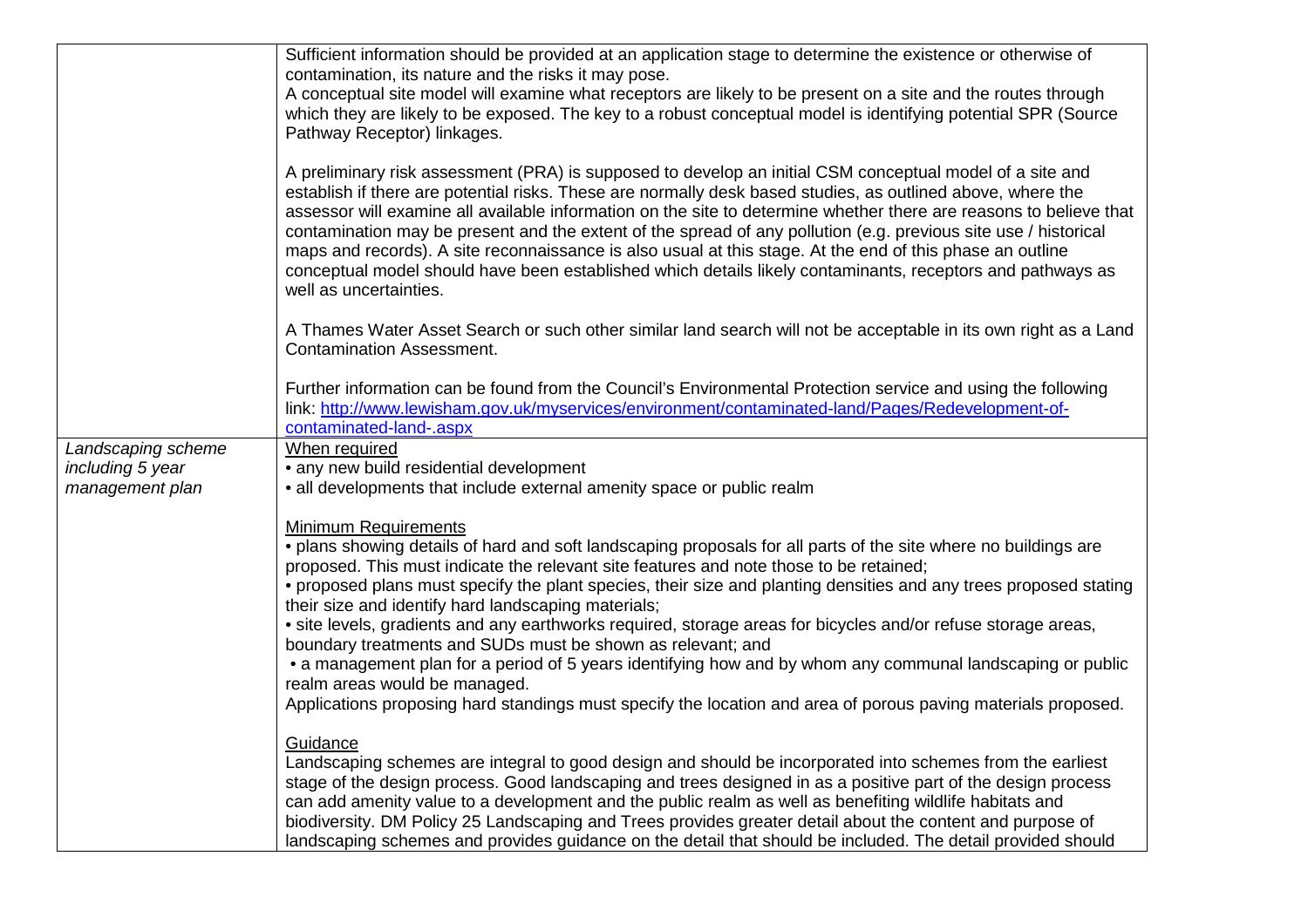|                            | be proportionate to the scale of the development.                                                                                                                                                                                                                                                                                                                                                                                                                                                                                                                                                                                                                                                                                                                                                                                                                        |
|----------------------------|--------------------------------------------------------------------------------------------------------------------------------------------------------------------------------------------------------------------------------------------------------------------------------------------------------------------------------------------------------------------------------------------------------------------------------------------------------------------------------------------------------------------------------------------------------------------------------------------------------------------------------------------------------------------------------------------------------------------------------------------------------------------------------------------------------------------------------------------------------------------------|
| <b>Lighting Assessment</b> | When required<br>All proposals involving:<br>• the provision of publicly accessible space<br>• development where - external lighting would be provided or made necessary by the development or - where<br>internal lighting would illuminate exterior areas in the vicinity of residential property, a listed building,<br>conservation area, river or open space, including railway corridors<br>· illuminated adverts<br>• outdoor sports facilities (including MUGAs) where external lighting is proposed                                                                                                                                                                                                                                                                                                                                                             |
|                            | Minimum requirements<br>• details of external lighting shall include a layout plan with beam orientation and a schedule of the equipment in<br>the design.<br>• details of any directional hoods or other forms of mitigation shall be provided as relevant<br>• a statement of compliance is required, with evidence, to relevant guidance notes produced by the Lighting<br>Engineers and/or Chartered Institution of Building Services Engineers, for the reduction of light pollution.<br>• the proposed hours of operation of lighting<br>For areas where outdoor floodlighting is proposed a lux contour plan must be provided                                                                                                                                                                                                                                     |
|                            | Guidance<br>Lighting needs to be considered carefully as part of the design of a scheme, ensuring that any lighting needed to<br>contribute to a safer environment is balanced against the need to be sensitive to the surrounding area, avoiding<br>excessive lighting and the potential for light pollution and protecting residential amenity and biodiversity.<br>Some schemes incorporate internal lighting which, due to the design of the development, would illuminate<br>exterior areas of the site or wider locality. Examples include large glazed extensions with extensive internal<br>lighting. Such developments will need to provide a Lighting Assessment.<br>Further details can be found within DM Policy 27 Lighting.                                                                                                                                |
| Living Roof details        | When required<br>All applications proposing living roofs<br>Minimum requirements<br>• fully detailed plans (to scale) showing and stating the area of the living roof. This should include any contoured<br>information depicting the extensive substrate build up and details of how the roof has been designed to<br>accommodate any plant, management arrangements, and any proposed photovoltaic panels and fixings.<br>• a scaled section through the actual roof (i.e. not a generic section of a living roof) showing the details of the<br>extensive substrate base and living roof components.<br>• details of the proposed plug planting and seed composition and planting methodology.<br>• a statement outlining a management strategy detailing how the living roof would be maintained and monitored<br>for a period of at least 5 years post installation |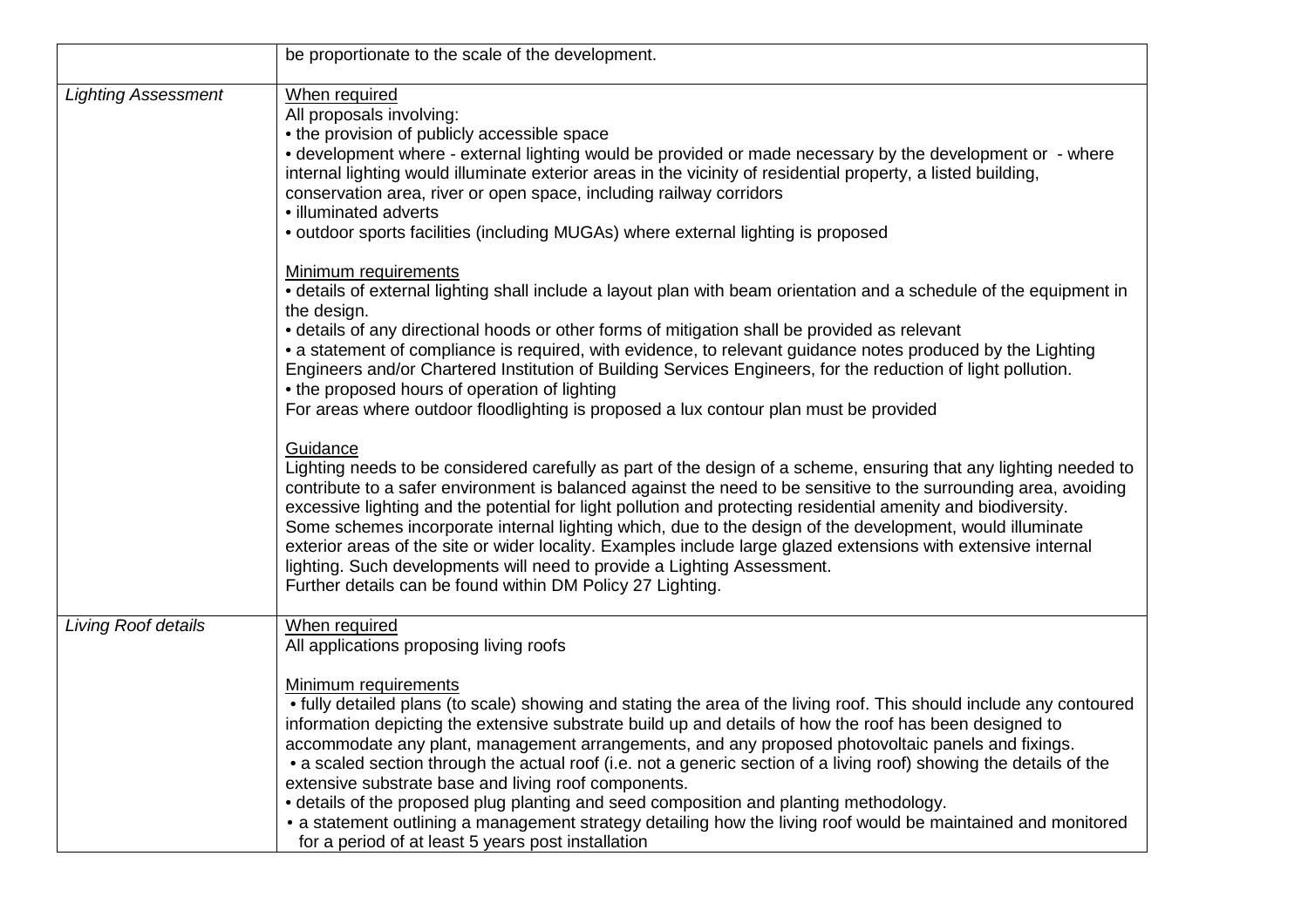| Guidance<br>The Council favour specifically designed & locally appropriate biodiverse living roof systems that meet the Mayor<br>of London (Policy 5.11 Green Roofs and Development Site Environs) preferred standard for contributing to<br>biodiversity and will resist the use of homogenous mat based living roof products.                                                                                                                                                                                                                                                                                                                                                                                                                                                                                                                                                                     |
|-----------------------------------------------------------------------------------------------------------------------------------------------------------------------------------------------------------------------------------------------------------------------------------------------------------------------------------------------------------------------------------------------------------------------------------------------------------------------------------------------------------------------------------------------------------------------------------------------------------------------------------------------------------------------------------------------------------------------------------------------------------------------------------------------------------------------------------------------------------------------------------------------------|
| Biodiverse living roof systems use a low nutrient substrate base and should vary to make a mosaic of different<br>substrate depths between 80-150mm with peaks and troughs (but averaging at least 133mm). They should be<br>seeded and plug planted with native wildflower species and include other materials to vary the micro-<br>habitat/typography characteristics of the locality in which the roof is situated e.g. larger boulders/rocks, mounds<br>of sand for solitary bees/wasps and/or one natural hardwood per 20m2 (dimensions 100mm diameter x 1m<br>long), for other invertebrates. Further advice, species lists, recommended specifications can be obtained from<br>the Council's Nature Conservation Section and Lewisham's Biodiversity Planning Guidance Notes that are<br>available from that Section. https://natureconservationlewisham.co.uk/lewisham-biodiversity-group/ |
| Developers should avoid using pre vegetated mat based living roof products. These tend to be expensive, they<br>frequently use inappropriate species that are not locally appropriate and result in a less biologically<br>interesting/biodiverse, uniform and homogenous vegetated roof.                                                                                                                                                                                                                                                                                                                                                                                                                                                                                                                                                                                                           |
| Intensive living roofs (roof gardens) differ from extensive living roofs as they have a much greater depth of<br>growing medium (+200mm) and tend to replicate a terrestrial landscape at roof level. Intensive living roofs<br>should still aspire to use flowers, plants, shrubs and trees known to benefit local wildlife.<br>Living roofs should not be seen as an automatic substitution for ground level landscaping. Further information<br>can be found at: http://livingroofs.org/                                                                                                                                                                                                                                                                                                                                                                                                         |
| When required<br>• any application proposing the loss or change of use of a public house (including part change of use)<br>• any application for a building or site in (or last in) employment or retail use where the proposed use does not<br>involve equivalent job creation or retention<br>• any application proposing the demolition of a designated or undesignated heritage asset, on grounds of<br>redundancy                                                                                                                                                                                                                                                                                                                                                                                                                                                                              |
| Minimum requirements                                                                                                                                                                                                                                                                                                                                                                                                                                                                                                                                                                                                                                                                                                                                                                                                                                                                                |
| Public houses - the Marketing Assessment shall include as a minimum:<br>• details of the company/person who carried out the marketing exercise.<br>• the period of time the marketing process lasted for<br>• the asking price<br>• details of how the site was marketed, including copies of all sales literature, website details and signed and<br>dated photos of signboards<br>• the terms of sale and/or lease (i.e. any ties on the freehold and leasehold options or restrictive covenants)                                                                                                                                                                                                                                                                                                                                                                                                 |
|                                                                                                                                                                                                                                                                                                                                                                                                                                                                                                                                                                                                                                                                                                                                                                                                                                                                                                     |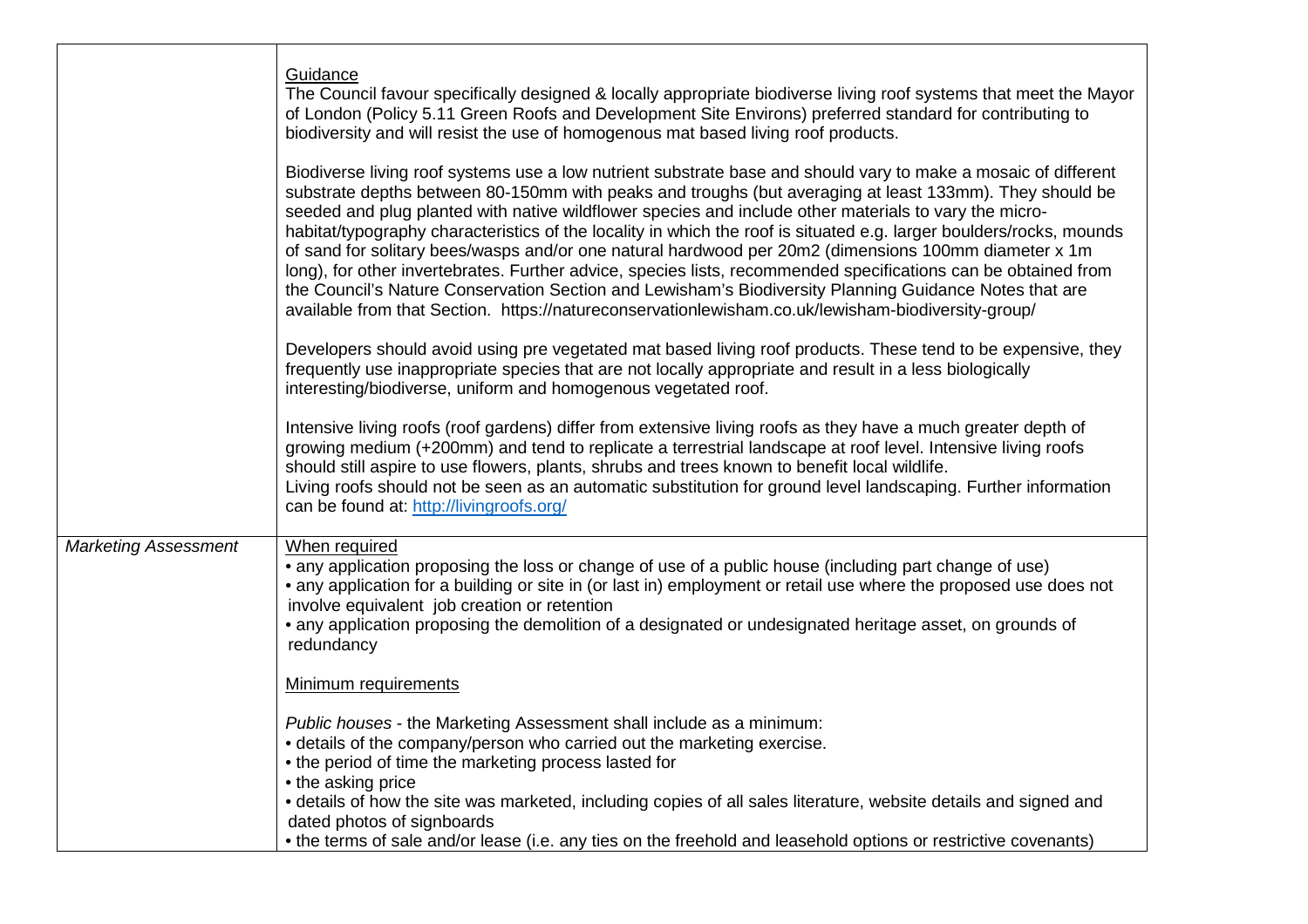|                                        | • copies of all details of approaches and offers with full reasons as to why any offer has not been accepted.                                                                                                                                                                                                                        |
|----------------------------------------|--------------------------------------------------------------------------------------------------------------------------------------------------------------------------------------------------------------------------------------------------------------------------------------------------------------------------------------|
|                                        | • details of community consultation exercises                                                                                                                                                                                                                                                                                        |
|                                        | Employment or retail use - the marketing assessment shall include as a minimum:<br>• the timing of the marketing exercise<br>• the period of time the marketing process lasted for<br>• details of how the site was marketed, including copies of all sales literature, website details and signed and<br>dated photos of signboards |
|                                        | • the asking price                                                                                                                                                                                                                                                                                                                   |
|                                        | • the condition of the site                                                                                                                                                                                                                                                                                                          |
|                                        | • the terms of sale and/or lease (i.e. any ties on the freehold and leasehold options or restrictive covenants)<br>• copies of all details of approaches and offers with full reasons as to why any offer has not been accepted.                                                                                                     |
|                                        | Designated or undesignated heritage assets - the marketing assessment shall include as a minimum:<br>• the timing of the marketing exercise<br>• the period of time the marketing process lasted for                                                                                                                                 |
|                                        | • details of how the site was marketed, including copies of all sales literature, website details and signed and<br>dated photos of signboards                                                                                                                                                                                       |
|                                        | • the asking price<br>• the condition of the property/site                                                                                                                                                                                                                                                                           |
|                                        | • the extent of land offered with the building                                                                                                                                                                                                                                                                                       |
|                                        | • the terms of sale and/or lease (i.e. any ties on the freehold and leasehold options or restrictive covenants)<br>• copies of all details of approaches and offers with full reasons as to why any offer has not been accepted.                                                                                                     |
|                                        | Guidance                                                                                                                                                                                                                                                                                                                             |
|                                        | The purpose of a Marketing Assessment is to demonstrate that all efforts have been made and options explored<br>to prevent the loss of buildings and uses that make a valuable contribution to the Borough.                                                                                                                          |
|                                        | Further Guidance on the requirements for Marketing Assessments can be found in Lewisham's Development<br>Management Local Plan (Adopted November 2014) DM Policies 11, 15, 16, 20 and 38.                                                                                                                                            |
| Materials and architectural<br>details | When required<br>All applications that involve operational development                                                                                                                                                                                                                                                               |
|                                        | Minimum requirements<br>Details of materials set out on plans for approval (not illustrative plans). These plans shall be separate to the<br>Design and Access Statement. The details shall include:                                                                                                                                 |
|                                        | • a full specification of all materials (including windows, doors and balconies) with at least brochure details<br>showing the appearance of materials or ideally samples of the materials to be provided. The specification must                                                                                                    |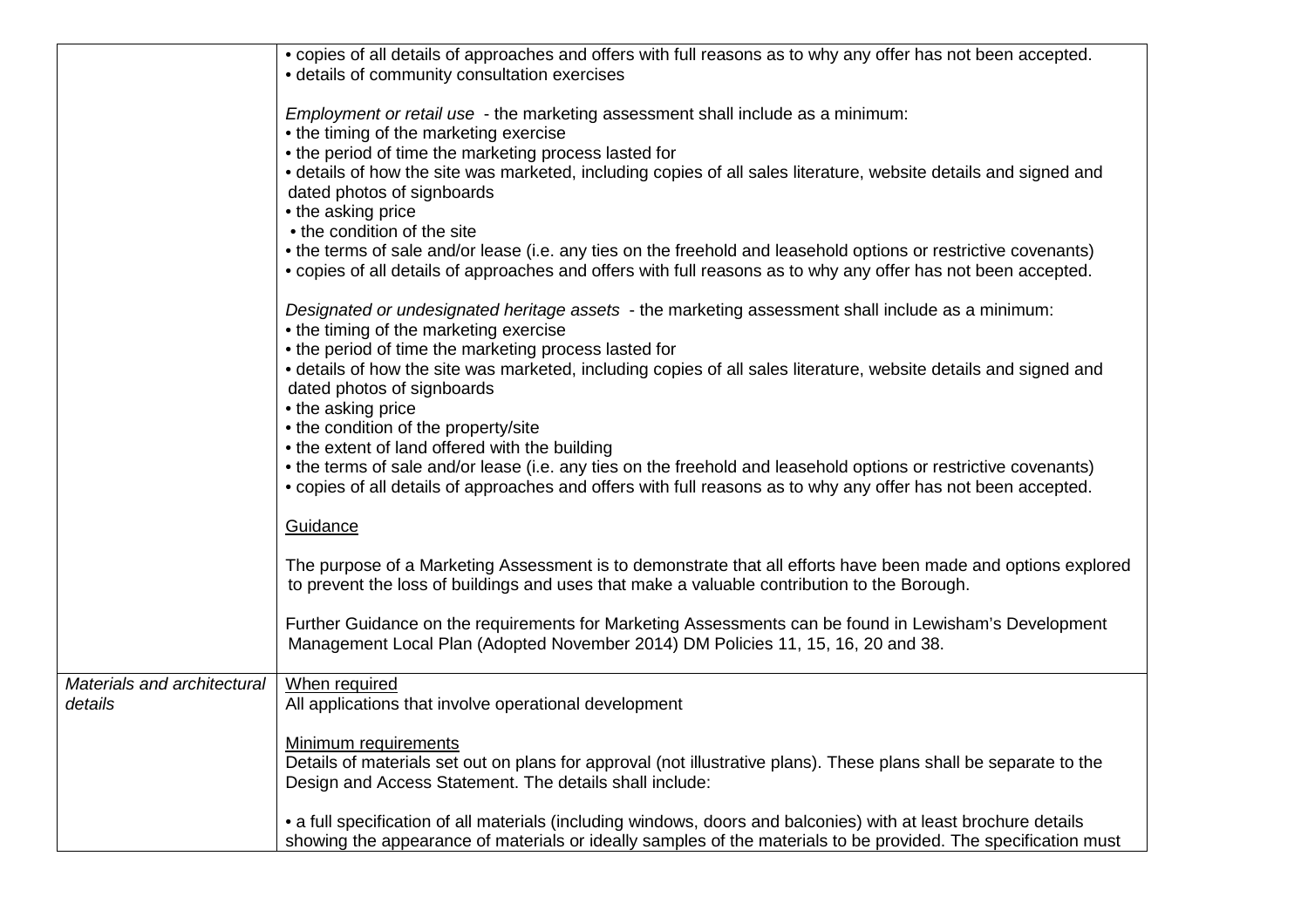|                                      | be accompanied by a statement explaining the choice and appropriateness of materials proposed and set out<br>the core design principles that will underpin the scheme.<br>• elevations and sections at a scale of at least 1:20 showing a bay study of the building(s) which shall include - a<br>window within a façade and the reveals, cills etc and - balconies (if proposed).<br>• plans of at least 1:20 of the corner of the building(s) and detailed elements where different materials meet/join<br>• all pipework, drainage, vents etc. to the building must be shown.<br>Guidance<br>Good design is indivisible from good planning and the detailing of a scheme and how that is delivered is key to<br>ensuring that a scheme is capable of being delivered as designed and is of the necessary high quality. Such<br>details, if not considered fully as part of the early design stages, can cause difficulties at a condition stage and<br>this detail is therefore needed upfront within an application. |
|--------------------------------------|--------------------------------------------------------------------------------------------------------------------------------------------------------------------------------------------------------------------------------------------------------------------------------------------------------------------------------------------------------------------------------------------------------------------------------------------------------------------------------------------------------------------------------------------------------------------------------------------------------------------------------------------------------------------------------------------------------------------------------------------------------------------------------------------------------------------------------------------------------------------------------------------------------------------------------------------------------------------------------------------------------------------------|
| Noise and Vibration                  | When required                                                                                                                                                                                                                                                                                                                                                                                                                                                                                                                                                                                                                                                                                                                                                                                                                                                                                                                                                                                                            |
| Assessment (see also                 | Any application that:                                                                                                                                                                                                                                                                                                                                                                                                                                                                                                                                                                                                                                                                                                                                                                                                                                                                                                                                                                                                    |
| Ventilation/Extraction<br>Statement) | • includes noise generating sources or activities,<br>• proposes flue/ventilation extraction systems (in such cases a Ventilation/Extraction Statement will be required<br>as well).                                                                                                                                                                                                                                                                                                                                                                                                                                                                                                                                                                                                                                                                                                                                                                                                                                     |
|                                      | • are themselves noise sensitive or close to existing sources of noise and/or vibration.                                                                                                                                                                                                                                                                                                                                                                                                                                                                                                                                                                                                                                                                                                                                                                                                                                                                                                                                 |
|                                      | Minimum requirements<br>• an assessment of the existing background noise/vibration level over a 24 hour period<br>• predicted noise/vibration levels<br>• identification of any mitigation required to meet the required levels or provide the necessary protection.<br>The report must be undertaken by a suitably qualified acoustician.                                                                                                                                                                                                                                                                                                                                                                                                                                                                                                                                                                                                                                                                               |
|                                      | Guidance<br>A Noise and Vibration Assessment will be required where environmental noise is high or where a new<br>development is likely to generate noise. This enables the Council to consider how the existing noise environment<br>affects any proposed noise sensitive development and the potential impact that new noise generating<br>development will have on the local area. The assessment should demonstrate compliance and make reference<br>to relevant British Standards and World Health Organisation (WHO) guidelines.<br>The identified mitigation to address noise and vibration concerns should be cross referenced within the<br>remainder of the application i.e. where a certain standard of window is required, this will need to be shown as<br>part of the elevation plans and material details submissions.                                                                                                                                                                                    |
| <b>Open Space Assessment</b>         | When required<br>All applications proposing loss of or change to areas of designated open space as defined by Policy CS 12 of the<br>Core Strategy.                                                                                                                                                                                                                                                                                                                                                                                                                                                                                                                                                                                                                                                                                                                                                                                                                                                                      |
|                                      | Minimum requirements                                                                                                                                                                                                                                                                                                                                                                                                                                                                                                                                                                                                                                                                                                                                                                                                                                                                                                                                                                                                     |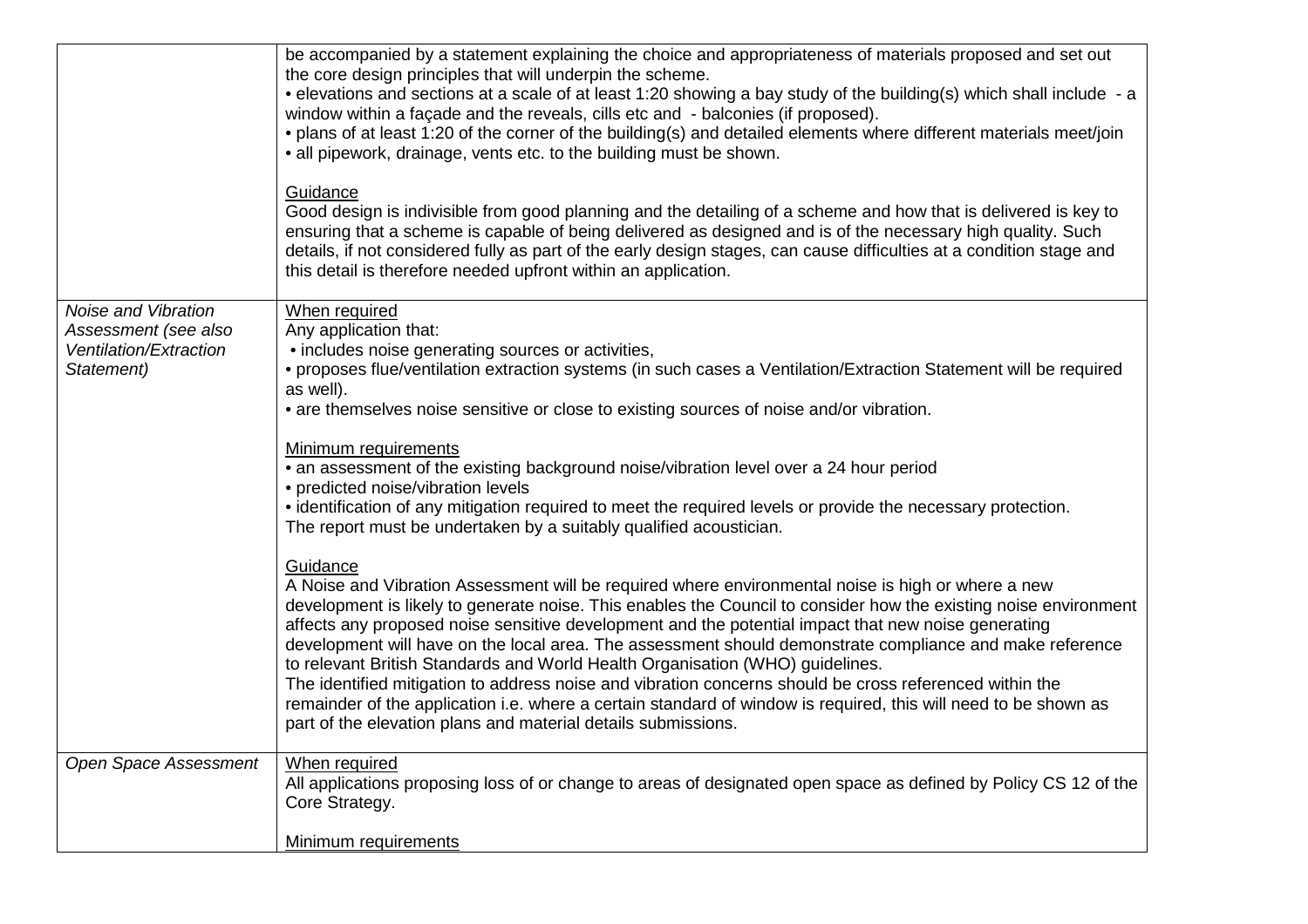|                                | • details of any open space lost as a result of the development (in Ha)<br>• details of the area of any open space proposed by the development (in Ha)<br>• details of the type of open space provided by the development and how it will meet the Open Space standards<br>and targets set out in the Lewisham Leisure and Open Space Study (2010) and Lewisham Open Space<br>Strategy.<br>• any necessary mitigation – this may include financial contributions to enhance routes to existing open space or<br>to improve the space                                                                                                                                                                                                                                                                                                                                                                                                                                                                                                                                     |
|--------------------------------|--------------------------------------------------------------------------------------------------------------------------------------------------------------------------------------------------------------------------------------------------------------------------------------------------------------------------------------------------------------------------------------------------------------------------------------------------------------------------------------------------------------------------------------------------------------------------------------------------------------------------------------------------------------------------------------------------------------------------------------------------------------------------------------------------------------------------------------------------------------------------------------------------------------------------------------------------------------------------------------------------------------------------------------------------------------------------|
|                                | Guidance<br>Helpful guidance can be found in the Lewisham Leisure and Open Space Study, 2010<br>https://www.lewisham.gov.uk/myservices/planning/policy/Documents/LeisureAndOpenSpaceStudy.pdf                                                                                                                                                                                                                                                                                                                                                                                                                                                                                                                                                                                                                                                                                                                                                                                                                                                                            |
| <b>Parking Management Plan</b> | When required<br>any scheme of 5 or more units within a Controlled Parking Zone<br>$\bullet$<br>any application for retail/commercial uses proposing off-street parking<br>$\bullet$<br>any residential scheme of 2 or more units proposing off-street parking (including conversions)<br>$\bullet$<br>Minimum requirements<br>• the number of car, motorcycle and cycle spaces proposed<br>• details of the number of car club spaces and electric vehicle charging points (if none are proposed then this<br>should be justified in the submission)<br>• details of measures to manage their use (i.e. ensuring that informal parking does not take place in any other<br>areas of the site not dedicated as parking spaces)<br>• details of measures to control potential on-street parking<br>• details of monitoring and review<br>Guidance<br>The purpose of a car parking management plan is to demonstrate how parking would be managed within a<br>development to ensure that a development does not increase on-street car parking and that any impacts can be |
|                                | appropriately managed. It should also ensure that parking is appropriately allocated within a development to<br>those users who are in most need such as disabled users and family units. Where limited parking is provided it<br>can put pressure on areas of communal open space that may become informal and unauthorised parking<br>spaces. Parking Management Plans should address how this would be controlled, managed and enforced with<br>any physical measures cross referenced within landscaping plans.<br>The level of detail provided should be proportionate to the scale of the development.                                                                                                                                                                                                                                                                                                                                                                                                                                                             |
| Photographs and CGIs           | When required<br>Any development within a conservation area or in close proximity to a listed building that is visible from the public<br>realm.                                                                                                                                                                                                                                                                                                                                                                                                                                                                                                                                                                                                                                                                                                                                                                                                                                                                                                                         |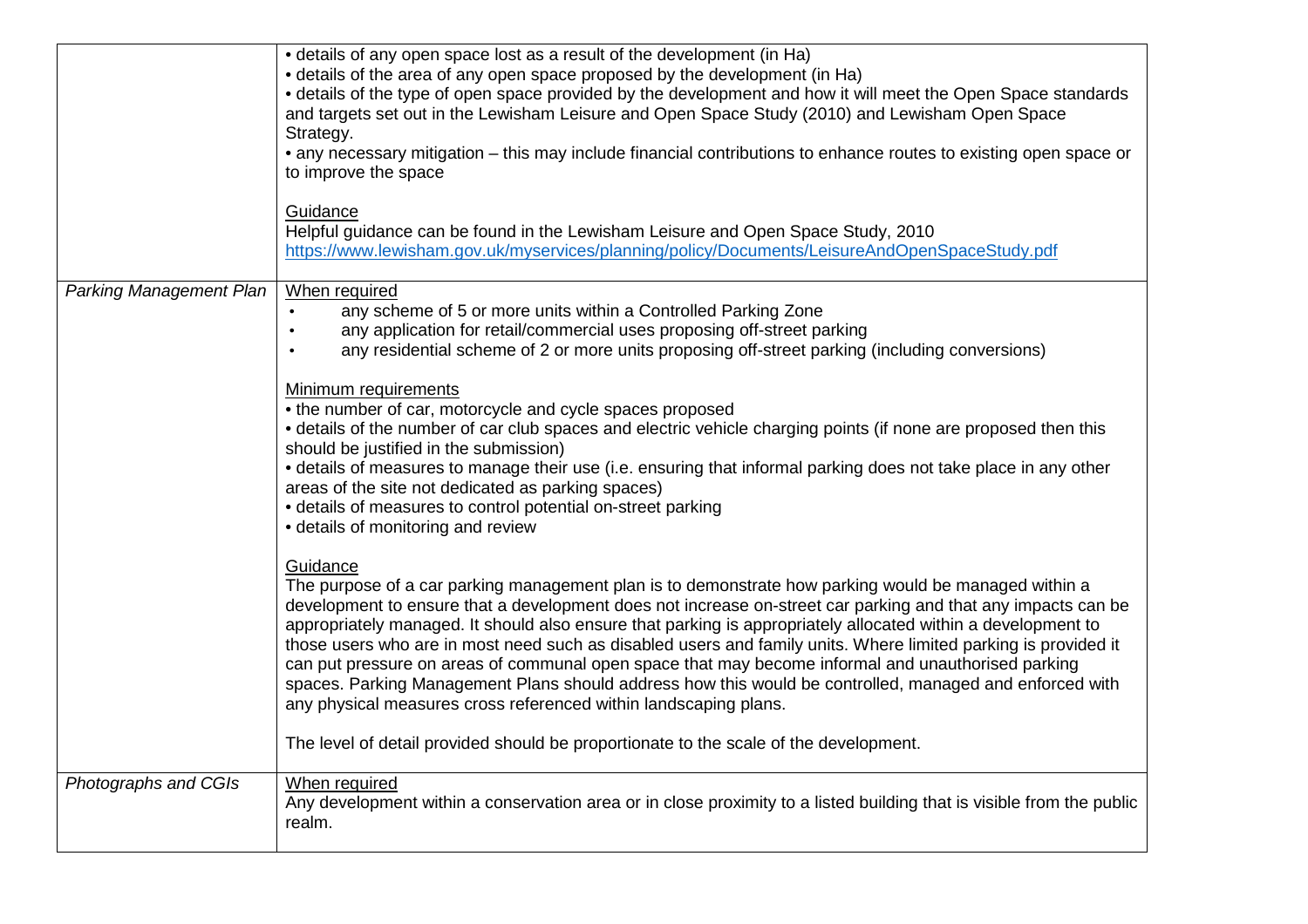|                           | Minimum requirements<br>Photomontage or CGI images showing the proposed new development within the existing street scene or from<br>the public realm as relevant.                                                                                                                                                                                                                                                                                                                                                                                                             |
|---------------------------|-------------------------------------------------------------------------------------------------------------------------------------------------------------------------------------------------------------------------------------------------------------------------------------------------------------------------------------------------------------------------------------------------------------------------------------------------------------------------------------------------------------------------------------------------------------------------------|
|                           | Guidance<br>Photomontage and CGI images are useful tools to demonstrate the impact of a development and the relationship<br>with the existing context. The location of CGIs for the short term and long term views should be discussed and<br>agreed with officers prior to submission. CGIs should directly relate to the townscape assessment.                                                                                                                                                                                                                              |
| <b>Planning Statement</b> | When required<br>All applications with the exception of:<br>• alterations to an existing flat(s)<br>alterations to a shopfront<br>$\bullet$                                                                                                                                                                                                                                                                                                                                                                                                                                   |
|                           | <b>Minimum requirements</b><br>• every statement shall identify the planning policies of relevance within the current development plan, including<br>the London Plan and any local plans or SPD/Gs and must provide commentary on how the proposal accords<br>with those policies.                                                                                                                                                                                                                                                                                            |
|                           | In addition:<br>• for applications involving the loss or conversion of employment or retail units to residential use, the Planning<br>Statement must provide:<br>- justification of the proposed loss, drawing on the Marketing Assessment also required                                                                                                                                                                                                                                                                                                                      |
|                           | • for applications involving the loss or conversion of public houses, the Planning Statement must provide:<br>- justification of the proposed loss, drawing on the Marketing Assessment also required<br>- evidence that the premises have been offered to use or to hire at a reasonable charge to community or<br>voluntary organisations over a 12 month period<br>- an assessment of the needs of the community for community facilities to show that the existing or former public<br>house is no longer needed and that alternative provision is available in the area. |
|                           | • for applications proposing the demolition of a designated or undesignated heritage asset, on grounds of<br>redundancy, applicants will be required to:<br>- justify the proposed loss, drawing on the Marketing Assessment also required                                                                                                                                                                                                                                                                                                                                    |
|                           | Guidance<br>A planning statement identifies the context and need for a proposed development and includes an assessment<br>of how the proposed development accords with relevant national, regional and local planning policies. The level<br>of detail should be proportionate to the development proposal.<br>Submissions which just list the policies without providing the required commentary will not be considered as<br>valid. Submissions which do not address the current development plan will also not be considered as valid.                                     |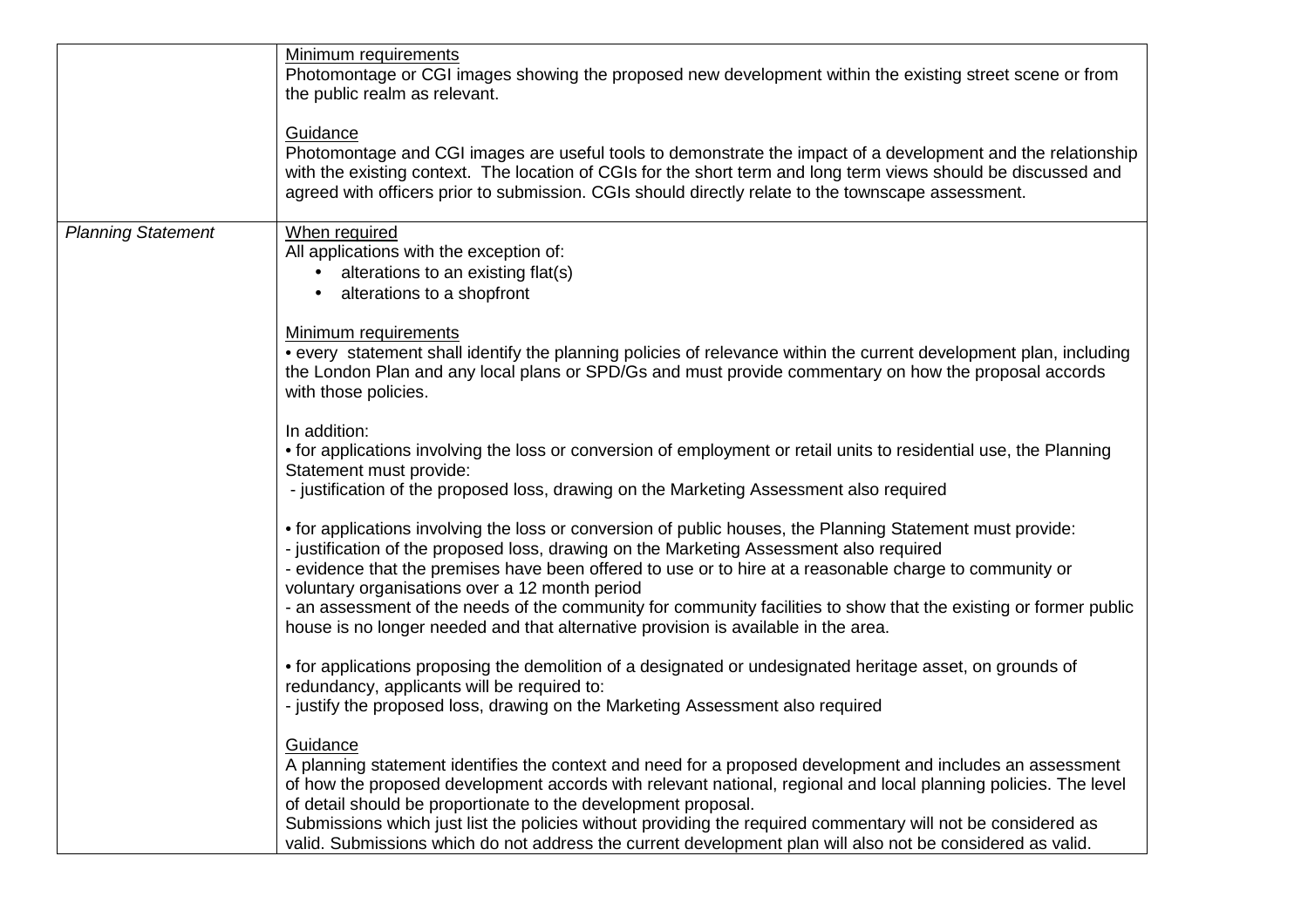|                               | Where a Marketing Assessment is required, the Planning Statement should provide an overview of the exercise<br>and demonstrate the acceptability of the approach and proposed loss.                                                                                                                                                                                                                                                                                                                                                                                                                   |
|-------------------------------|-------------------------------------------------------------------------------------------------------------------------------------------------------------------------------------------------------------------------------------------------------------------------------------------------------------------------------------------------------------------------------------------------------------------------------------------------------------------------------------------------------------------------------------------------------------------------------------------------------|
| <b>River Impact Study</b>     | When required<br>Any proposal for a site adjoining or in close proximity to the River Ravensbourne, Pool, Thames and Quaggy<br>(including Deptford Creek)                                                                                                                                                                                                                                                                                                                                                                                                                                             |
|                               | Minimum requirements:<br>• show water features on location and site/block plans including rivers and culverts;<br>• provide a Daylight & Sunlight Assessment (see specific guidance for Daylight/Sunlight assessments)<br>• demonstrate how the development has sought to enhance the use, enjoyment and setting of the river (including<br>details of any river restoration projects)<br>Sites which adjoin a River must also include plans showing proposed River enhancements, including in-channel<br>enhancements as appropriate                                                                 |
|                               | Guidance<br>Any undue overshadowing of waterspace can be detrimental to ecology and the amenity value of waterspace<br>and it is therefore necessary to provide information demonstrating the likely impact of a development. A<br>development can enhance the use, enjoyment and setting of a River by integrating land and water, opening up<br>access to, from and along the river, exploring the added value and use of water space; and viewing the<br>waterway, cycle paths and environs as part of the public realm to unlock the economic, environmental and social<br>benefits of the river. |
|                               | Helpful guidance can be found in: The London Rivers Action Plan (2009), by The River Restoration Centre<br>http://www.therrc.co.uk/lrap/lplan.pdf                                                                                                                                                                                                                                                                                                                                                                                                                                                     |
|                               | Ravensbourne River Corridor Improvement Plan SPD(2015):<br>https://www.lewisham.gov.uk/myservices/planning/policy/LDF/SPDs/Documents/River%20Corridor%20Improve<br>ment%20Plan.pdf                                                                                                                                                                                                                                                                                                                                                                                                                    |
| Site waste management<br>plan | When required<br>Developments where substantial demolition, excavation and/or site clearance is necessary                                                                                                                                                                                                                                                                                                                                                                                                                                                                                             |
|                               | Minimum requirements<br>The identification of the volume and type of material to be demolished and/or excavated, the identification of<br>opportunities for the reuse and recovery of materials; and a demonstration of how off-site disposal of waste will<br>be minimised and managed.                                                                                                                                                                                                                                                                                                              |
|                               | Guidance<br>The purpose of this document is to address issues of waste during construction. For waste collection once a<br>development is complete and occupied, please see the Delivery and Servicing Plan requirement.                                                                                                                                                                                                                                                                                                                                                                              |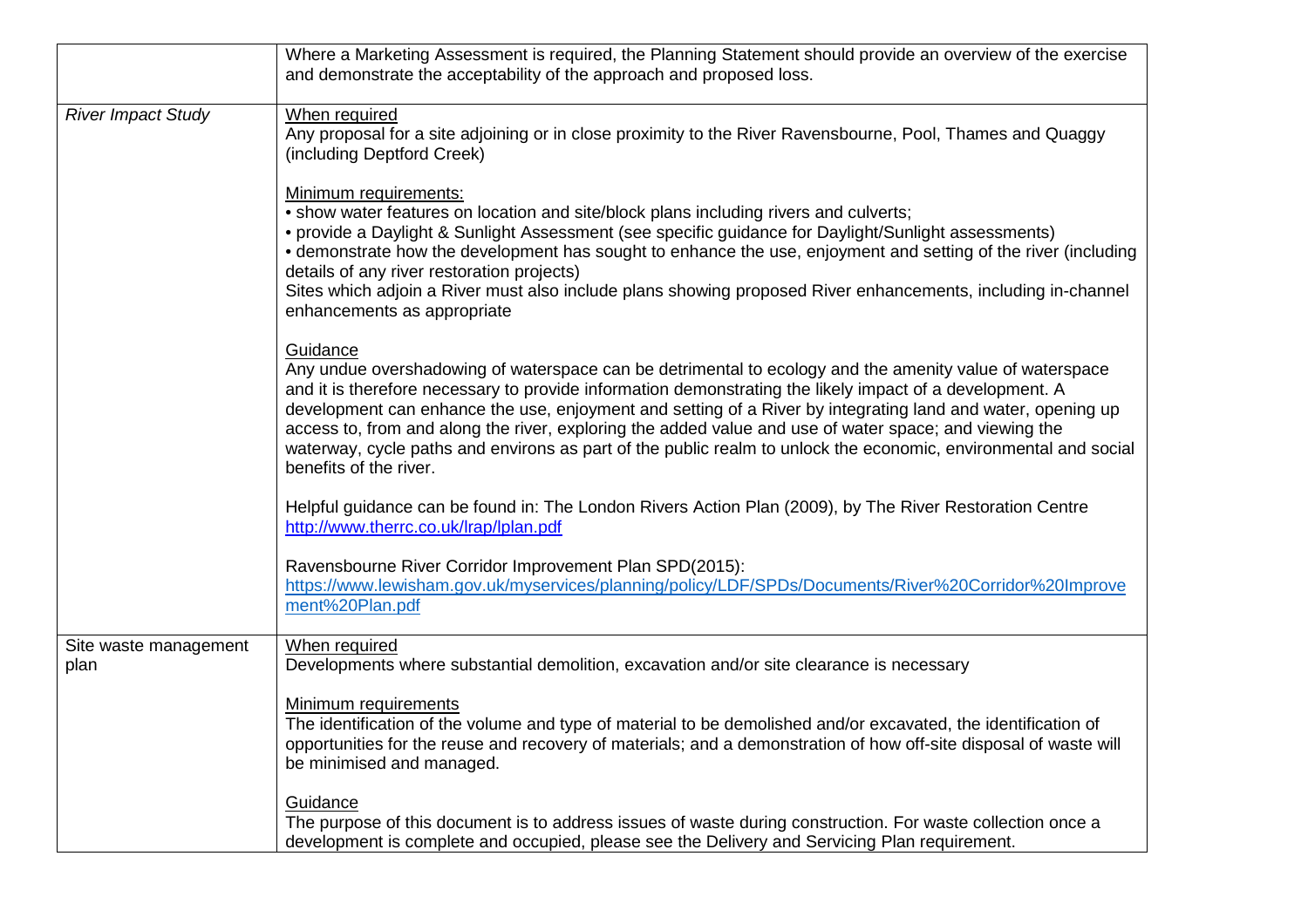| <b>Structural Survey</b>        | When required                                                                                                                                                                                                         |
|---------------------------------|-----------------------------------------------------------------------------------------------------------------------------------------------------------------------------------------------------------------------|
|                                 | • All applications involving substantial works where the retained structure is changing significantly, the proposal                                                                                                   |
|                                 | includes a basement or the development is affecting the foundations.                                                                                                                                                  |
|                                 | • All applications involving the proposed demolition of an undesignated heritage asset or other structure where                                                                                                       |
|                                 | there is a policy against demolition in the Development Plan.                                                                                                                                                         |
|                                 |                                                                                                                                                                                                                       |
|                                 | Minimum requirements                                                                                                                                                                                                  |
|                                 | The survey shall:                                                                                                                                                                                                     |
|                                 | • describe, explain and illustrate the current condition of the property,                                                                                                                                             |
|                                 | • the structural problems,                                                                                                                                                                                            |
|                                 | • the options for and cost of repair of the building,                                                                                                                                                                 |
|                                 | • a methodology for undertaking the proposed demolition works.                                                                                                                                                        |
|                                 | The survey shall be prepared by a suitably qualified conservation professional.                                                                                                                                       |
|                                 |                                                                                                                                                                                                                       |
|                                 | Guidance<br>Where substantial structural alterations to a heritage asset are proposed, an application will need to demonstrate                                                                                        |
|                                 | that the alterations proposed can be carried out without unacceptable risk to the integrity and significance of the                                                                                                   |
|                                 | asset or result in the unacceptable loss of historic fabric. These requirements may also apply to alterations that                                                                                                    |
|                                 | appear uncontroversial but have the potential to compromise the structural integrity of the building and lead to                                                                                                      |
|                                 | substantial harm if not properly executed, for example, the introduction of basements. Advice should be sought                                                                                                        |
|                                 | from the Council's Conservation Team.                                                                                                                                                                                 |
|                                 |                                                                                                                                                                                                                       |
| <b>Sustainability Statement</b> | When required                                                                                                                                                                                                         |
| and BREEAM Pre-                 | • all applications for new residential units                                                                                                                                                                          |
| assessment                      | • all applications for conversion of buildings from non-residential to residential use                                                                                                                                |
|                                 | • all applications involving non-residential operational development (including extensions)                                                                                                                           |
|                                 |                                                                                                                                                                                                                       |
|                                 | Minimum requirements                                                                                                                                                                                                  |
|                                 |                                                                                                                                                                                                                       |
|                                 | For all new build residential development:                                                                                                                                                                            |
|                                 | • evidence demonstrating how the proposed development will, both pre & post construction address energy and                                                                                                           |
|                                 | water consumption, reduce transport impacts, reduce waste generation and increase reuse and recycling,                                                                                                                |
|                                 | make use of sustainably sourced materials and promoting and protecting biodiversity and green infrastructure<br>• evidence demonstrating how the proposed building will reduce the CO2 emissions of the entire scheme |
|                                 |                                                                                                                                                                                                                       |
|                                 | For all applications proposing the conversion of existing buildings to residential use:                                                                                                                               |
|                                 | • a statement demonstrating energy efficiency measures and details of how these will be delivered as far as                                                                                                           |
|                                 | practically possible within the scale of the development proposed.                                                                                                                                                    |
|                                 | • BREEAM Refurbishment Pre-assessment                                                                                                                                                                                 |
|                                 |                                                                                                                                                                                                                       |
|                                 | For all applications proposing new buildings and extensions of existing buildings for non-residential use:                                                                                                            |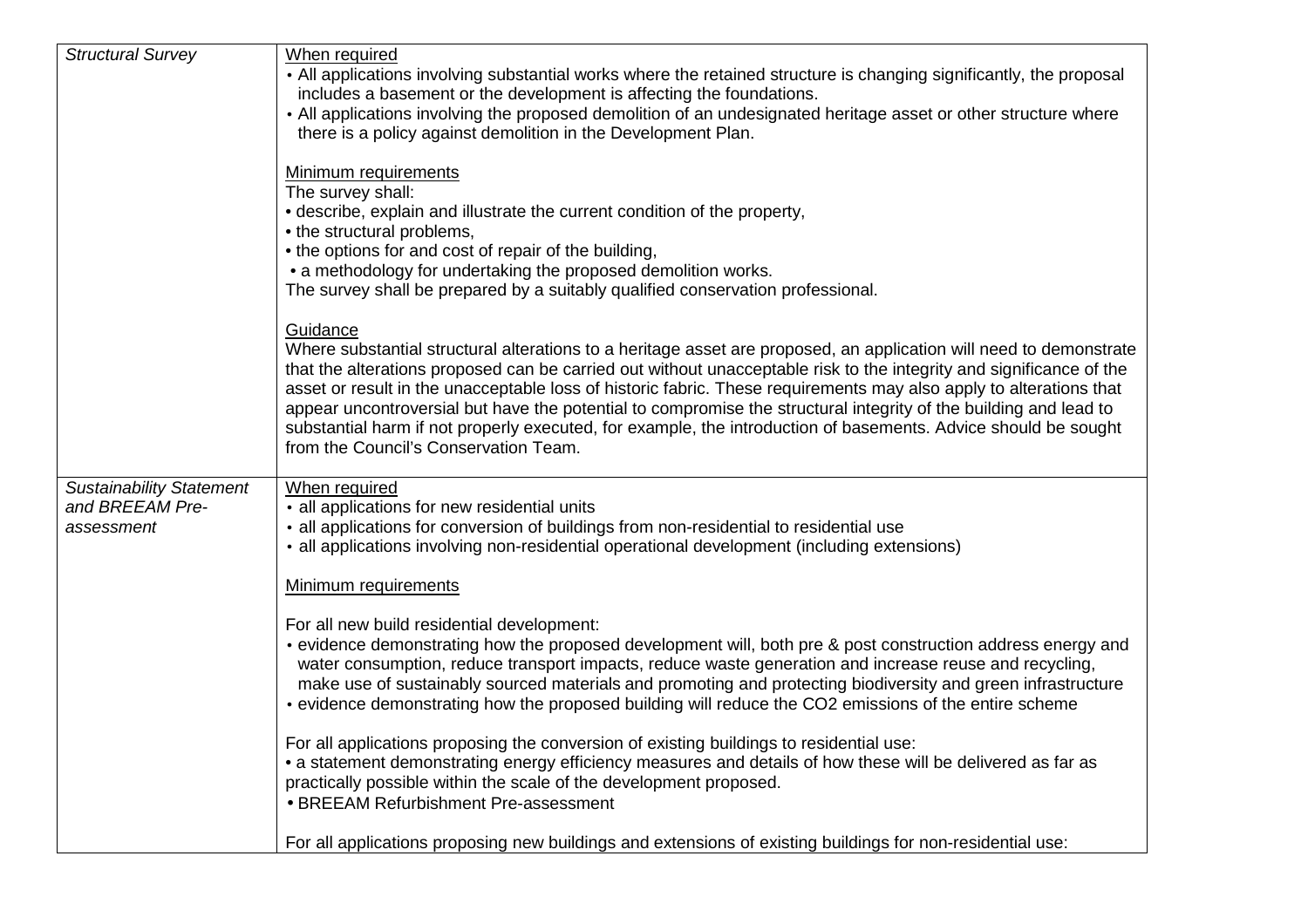|                            | • evidence demonstrating how the proposed development will, both pre & post construction address energy and<br>water consumption, reduce transport impacts, reduce waste generation and increase reuse and recycling,<br>make use of sustainably sourced materials and promoting and protecting biodiversity and green infrastructure<br>• BREEAM pre-assessment.                                                                                                                                                                                                                            |
|----------------------------|----------------------------------------------------------------------------------------------------------------------------------------------------------------------------------------------------------------------------------------------------------------------------------------------------------------------------------------------------------------------------------------------------------------------------------------------------------------------------------------------------------------------------------------------------------------------------------------------|
|                            | Guidance<br>The purpose of a Sustainability Statement is to demonstrate how a development has been designed to improve<br>the environmental performance and efficiency of a building, at the construction and operational phase. The need<br>for this type of assessment is outlined in London Plan Policies 5.2 and 5.3, Core Strategy Policy 8 and DM policy<br>22.                                                                                                                                                                                                                        |
|                            | The BREEAM Pre-assessment for conversions and non-residential development needs to set out how the<br>development will achieve the required rating (a minimum of 'Excellent' for BREEAM or any future national<br>equivalent). Refurbishment projects for domestic and non-domestic buildings have to undertake the formal<br>assessments of BREEAM's Refurbishment that provide a rating of Pass to Outstanding that meets best<br>environmental practice by saving carbon, water and waste, being adaptable to climate change and providing a<br>healthy indoor environment for occupants. |
|                            | Further advice can be found on the BREEAM website at https://www.breeam.com/                                                                                                                                                                                                                                                                                                                                                                                                                                                                                                                 |
| <b>Transport Statement</b> | When required                                                                                                                                                                                                                                                                                                                                                                                                                                                                                                                                                                                |
|                            | All applications for operational development or change of use to schools and nurseries, hospitals or<br>places of worship<br>Any proposal for operational development or change of use of premises to provide 100sqm or more<br>floorspace in Use Classes A1, A2, A3, A4, A5, B1 or D2<br>Any other minor development (including residential) which may give rise to transport impacts due to the<br>site location, level of parking proposed, PTAL rating, existing parking stress and other factors.                                                                                       |
|                            | <b>Minimum requirements</b><br>• the PTAL of the site<br>• the expected Trip Generation<br>• details of access to public transport and any other sustainable modes of transport in the area<br>• expected impact on parking                                                                                                                                                                                                                                                                                                                                                                  |
|                            | A parking survey may be required in support of Transport Statements, depending on the parking stress in the<br>area. You are advised to speak to Highways officers at an early stage to establish the scope of the document<br>required and to determine whether other studies might also be necessary dependent on your site.                                                                                                                                                                                                                                                               |
|                            | Guidance<br>Transport statements are intended to identify the likely impacts of those schemes which may not be of a scale to                                                                                                                                                                                                                                                                                                                                                                                                                                                                 |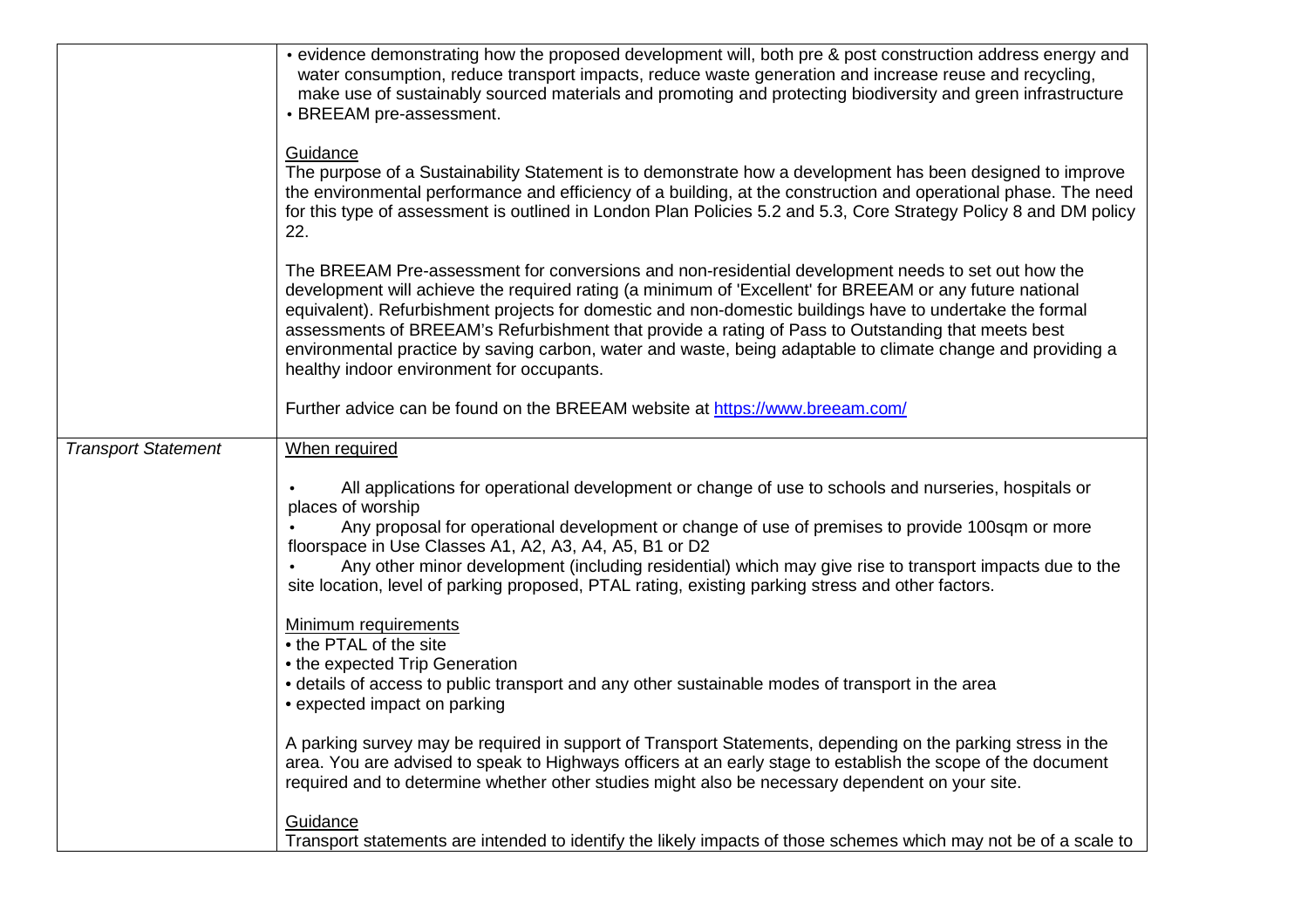|                                                 | warrant a full Transport Assessment. These are intended to be used to understand the likely impacts from a<br>development on an area and any increase in traffic, public transport use and local parking availability.                                                                                                                                                                                                                                                                                                                                                                                                                                                                                                                                                                                                                                                                                                                                                               |
|-------------------------------------------------|--------------------------------------------------------------------------------------------------------------------------------------------------------------------------------------------------------------------------------------------------------------------------------------------------------------------------------------------------------------------------------------------------------------------------------------------------------------------------------------------------------------------------------------------------------------------------------------------------------------------------------------------------------------------------------------------------------------------------------------------------------------------------------------------------------------------------------------------------------------------------------------------------------------------------------------------------------------------------------------|
| <b>Travel Plan</b>                              | When required<br>All planning applications which are likely to have significant transport implications (such as schools, nurseries<br>and hotels) or where there is no parking or a low level of car parking proposed and all applications requiring the<br>submission of a Transport Assessment.                                                                                                                                                                                                                                                                                                                                                                                                                                                                                                                                                                                                                                                                                    |
|                                                 | Minimum requirements<br>A framework travel plan including a commitment to travel plan development by individual occupiers on the site.                                                                                                                                                                                                                                                                                                                                                                                                                                                                                                                                                                                                                                                                                                                                                                                                                                               |
|                                                 | Guidance<br>Travel Plans are an important tool to support shifts away from car usage and towards more sustainable forms of<br>transport, including walking and cycling. Guidance can be found at:<br>https://tfl.gov.uk/info-for/urban-planning-and-construction/travel-plans                                                                                                                                                                                                                                                                                                                                                                                                                                                                                                                                                                                                                                                                                                        |
| Tree survey/Arboricultural<br><b>Assessment</b> | When required<br>All applications where there are trees within the application site, or on land adjacent that would influence or be<br>affected by the development (including street trees)                                                                                                                                                                                                                                                                                                                                                                                                                                                                                                                                                                                                                                                                                                                                                                                          |
|                                                 | Minimum requirements:<br>A tree survey will require information prepared by a qualified arboriculturist and shall include the following:<br>• details of the existing species, spread, roots and position of trees<br>• details of any trees that will be felled as part of the proposed development<br>• details of trees that will be affected by the proposed development (including those located on adjacent sites)<br>and what measures will be taken to protect them during construction and<br>• plans and documents outlined in accordance with the British Standards 5837 (2012) including, a tree survey, a<br>tree constraints plan, an Arboricultural Implications Assessment and an Arboricultural Method Statement<br>including a Tree Protection Plan.                                                                                                                                                                                                               |
|                                                 | An Arboricultural Implications Assessment will need to:<br>• consider the tree/building relationships that will be produced at the end of the project.<br>• identify issues that will be faced during demolition of the existing buildings and construction of the new ones.<br>• identify where tree protection measures are needed and what operations are likely to pose threats to retained<br>trees, including any special foundations or methods of work that may be needed if structures are proposed within<br>tree root protection areas, where materials will be stored and where worker facilities will be located.<br>. show clearly all the trees to be retained and those to be felled.<br>• show where all tree protective fencing is to be erected and all ground protection where important tree roots are<br>at risk of damage.<br>• Show any areas of landscaping that can be identified, where practicable, be protected by fencing to avoid soil<br>compaction. |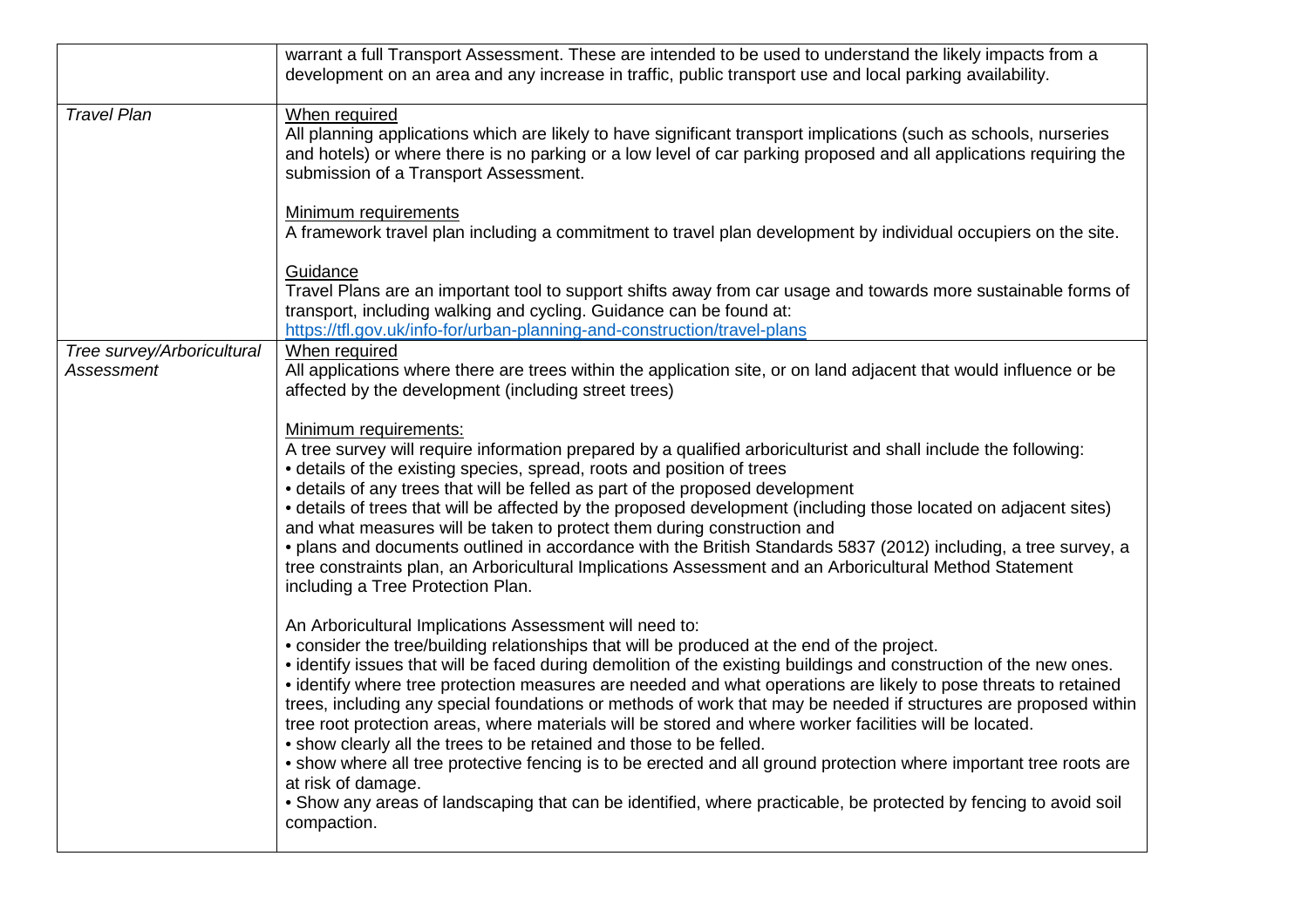|                                                     | The report should be undertaken by a competent person, in line with BS5837.                                                 |
|-----------------------------------------------------|-----------------------------------------------------------------------------------------------------------------------------|
|                                                     |                                                                                                                             |
| Ventilation/Extraction<br>Statement (see also Noise | When required<br>Any proposal for operational development or change of use of premises to provide floorspace in Use Classes |
| and Vibration                                       | A3, A4, A5 or B2 that require ventilation or extraction.                                                                    |
| Assessment)                                         |                                                                                                                             |
|                                                     | Minimum requirements                                                                                                        |
|                                                     | . plans to scale showing the position and design of ventilation and extraction equipment.                                   |
|                                                     | • full manufacturers details of the equipment proposed including odour abatement techniques                                 |
|                                                     | • a Noise and Vibration Assessment (see Noise and Vibration Assessment requirements).                                       |
|                                                     | Guidance                                                                                                                    |
|                                                     | Where a flue is necessary to support the use of a premises, its location of such flues need to be carefully                 |
|                                                     | considered at an early stage to ensure that it is are capable of being provided in a manner that would not have             |
|                                                     | an adverse impact visually, on occupiers of neighbouring properties.                                                        |
| <b>Viability Assessment</b>                         | When required                                                                                                               |
|                                                     | • any development proposing a reduction in existing housing numbers on the site                                             |
|                                                     | • any application proposing the loss of a public house (including a change of use)                                          |
|                                                     | • any application proposing the demolition of or substantial harm to a designated or undesignated heritage asset            |
|                                                     | • any application where the viability of the existing use is a material consideration                                       |
|                                                     | Minimum requirements                                                                                                        |
|                                                     | The viability assessment must be accompanied by a solicitor's undertaking to meet the Council's costs in having             |
|                                                     | the assessment independently reviewed.                                                                                      |
|                                                     | Where a viability assessment is being prepared to justify the loss of existing housing stock on a site resulting            |
|                                                     | in a reduction in housing numbers, the viability assessment will also need to assess the cost of                            |
|                                                     | refurbishment/rehabilitation to a habitable level.                                                                          |
|                                                     | Where a viability assessment is being prepared to justify the demolition of or substantial harm to a designated or          |
|                                                     | undesignated heritage asset, the following details will be required:                                                        |
|                                                     | • valuation of the existing building and site                                                                               |
|                                                     | • a full survey identifying the repairs required                                                                            |
|                                                     | • development costs including a costed schedule of repairs                                                                  |
|                                                     | • an estimate of the value of the repaired property, including potential yields                                             |
|                                                     | • evidence that the property has been marketed for a reasonable period at a price reflecting its condition                  |
|                                                     | Where a viability assessment is being prepared to justify the loss of a <b>public house</b> , as a minimum, the following   |
|                                                     | details will be needed:                                                                                                     |
|                                                     | • evidence in the form of at least the last three trading years of audited accounts.                                        |
|                                                     | • details of the efforts that have been made to preserve the public house (including all diversification options            |